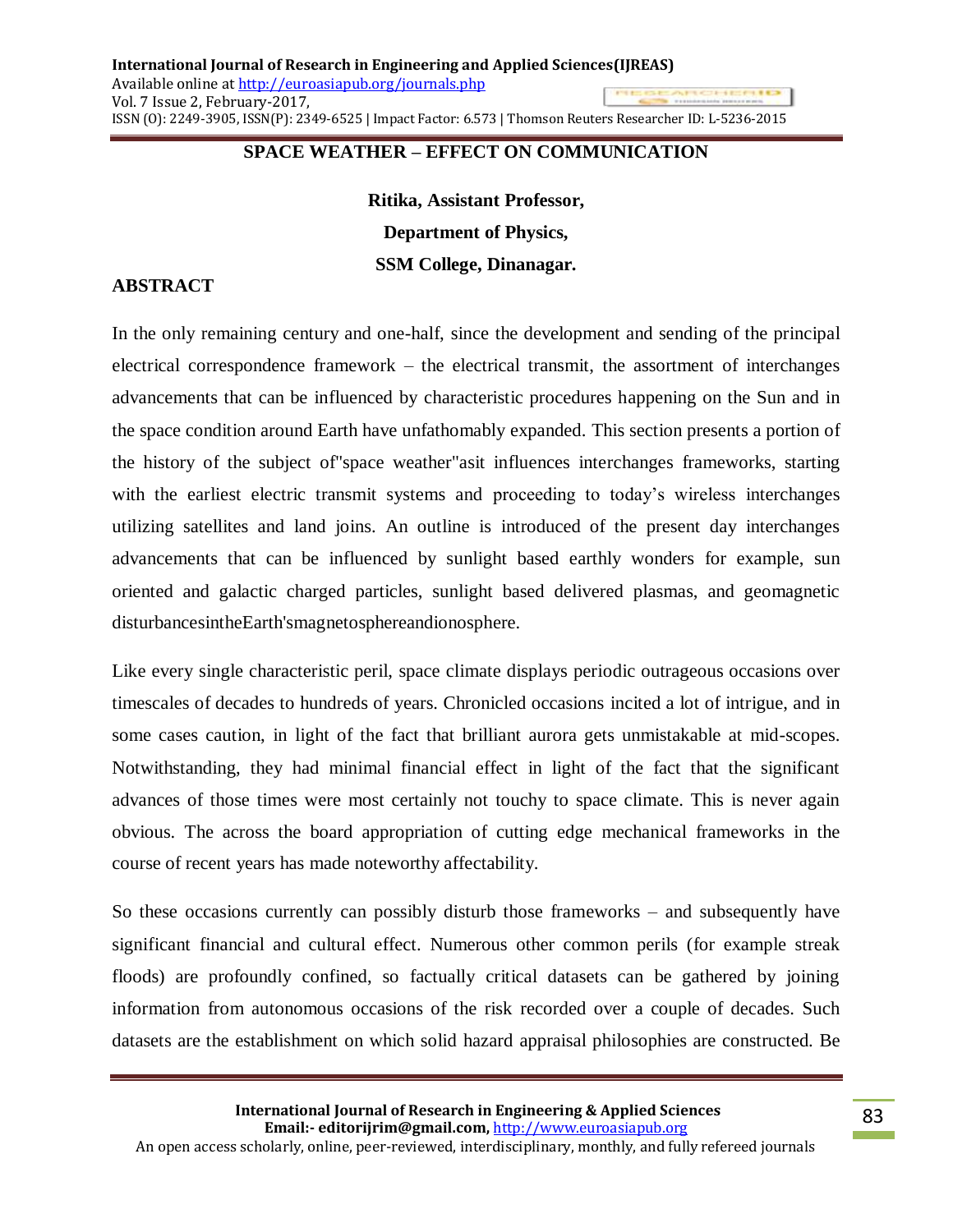that as it may, we have a solitary case of room climate so we would need to mention objective facts for a long time so as to manufacture a factuallyhuge dataset. We show that it isn't practicable to survey the hazard from outrageous occasions utilizing straightforward measurable strategies. We examine three other option approaches: (an) utilization of intermediary information, (b) investigations of other galaxies, and (c) utilization of material science based displaying. We note that the intermediary information approach is as of now well-established as a strategy for evaluating the long haul hazard from radiation storms, however does not yet give any way to evaluate the hazard from serious geomagnetic storms. This last mentioned hazard is progressively fit to different methodologies, however huge research is expected to make progress. We have to create and grow procedures to observing key space climate includes in other galaxies (outstanding flares, radio outflows from planetary aurorae).

What's more, to gain ground in demonstrating extreme space climate, we have to concentrate on the material science that controls extreme geomagnetic storms, for example in what manner can dayside and tail reconnection be adjusted to extend the area of open motion to encompass midscopes?

# **INTRODUCTION**

Over the previous decade space climate has grown unequivocally as a logical order that can assist with tending to the difficulties that the space condition stances to our mechanical human progress. The effect of room climate on innovation has been known since the mid-nineteenth century, for example through the effect of geo-magnetically-initiated flows on transmits frameworks. Nonetheless, our logical comprehension of the procedures that cause these effects has developed distinctly in the previous hardly any decades, predominantly through our developing energy about the plasma forms that overwhelm the space condition (for example the nature of the sun powered breeze and the job of attractive reconnection). In corresponding with these logical improvements, our human advancement has enormously expanded its affectability to space climate in the course of recent years as innovative frameworks have become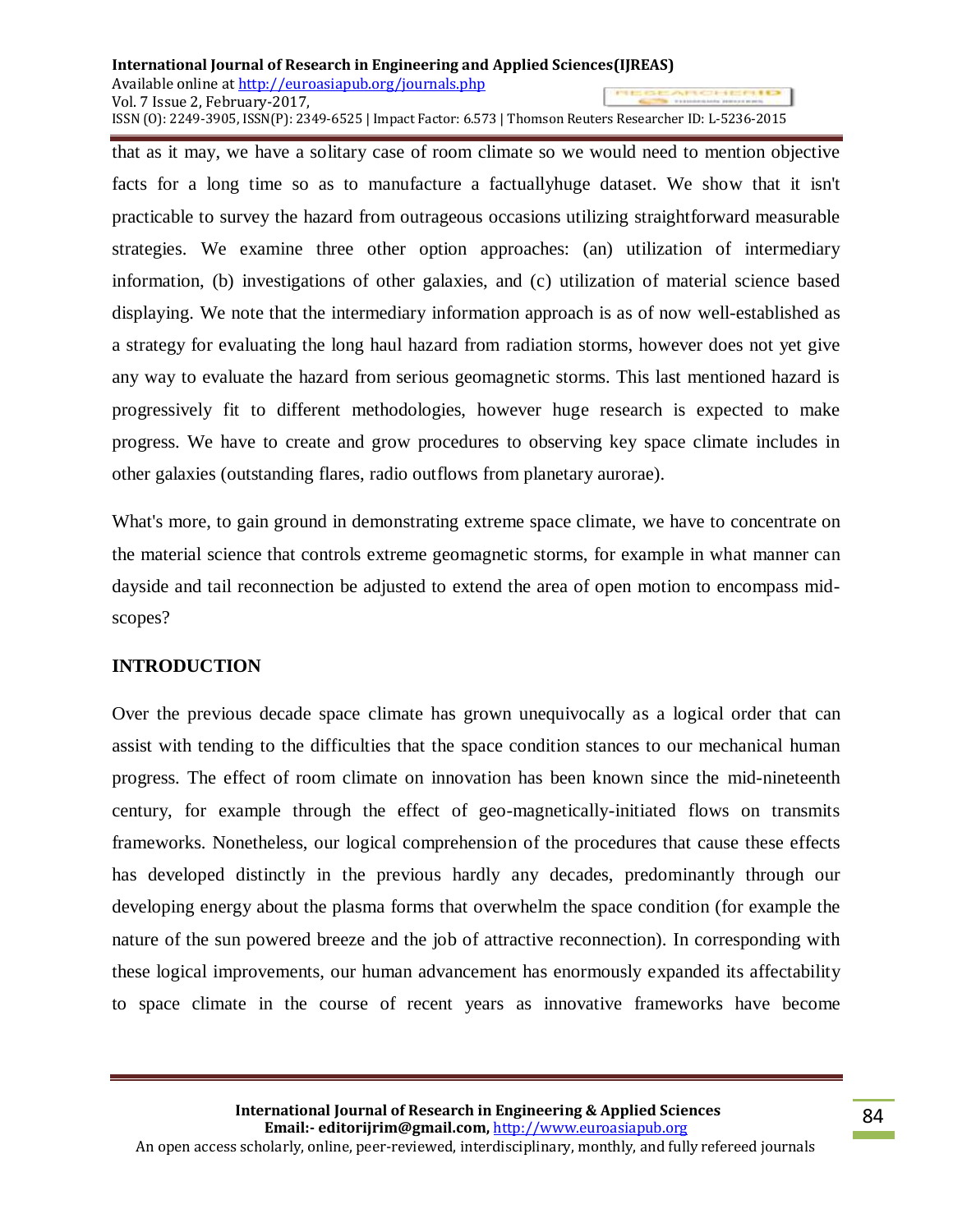increasingly basic to the working of economies and social orders far and wide. In specific two specific sensitivities stand apart as basic as of now.

Our reliance on space-based frameworks, both open and business, for a scope of basic administrations including correspondences, route, meteorology, condition what's more, security observing. It is currently broadly perceived that these frameworks are in danger from the common space condition just as human variables – and that the appraisal and moderation of that hazard ought to involve open arrangement on account of the cultural significance of these frameworks. The strategy reaction in the US, and now in Europe, has been to build up space situational mindfulness (SSA) programs. These programs try to create administrations that furnish open and private division clients with attention to the space condition and its effect on their exercises, for example activity furthermore, misuse of room based frameworks. Space climate is a key component in the SSA programs through its consequences for rocket (for example radiation, charging, drag) and on their radio connections (for example stage movements and glimmer emerging from transmission through the ionosphere and plasmasphere).Our profound reliance on electrical force. This has accumulated pace in the course of the last forty a long time, for example with the enormously diminished utilization of coal as a fuel for railroads, industrial facilities and residential warming and the utilization of enormous scope power networks to convey power from low-cost sources far off from buyers. Space climate can meddle with this through the creation of geo-magnetically initiated flows in the strong body of the Earth.

These can enter power networks through earth associations and decrease conveyed power by unbalancing network activity. In the most pessimistic scenarios, they can corrupt and crush gadgets such transformers through vibration and warming. The prime case of this risk is the force lattice disappointment in Quebec in 1989. This went about as a reminder and the force industry in locales of high hazard (for example North America) has attempted to diminish the risk by keeping up familiarity with the danger and making procedural move, for example lessening longseparation transmission of intensity during times of hazard. In any case the space climate risk is as yet huge, for example through outrageous occasions past the capacity of existing alleviation methodology and through the absence of mindfulness when new force matrices are created.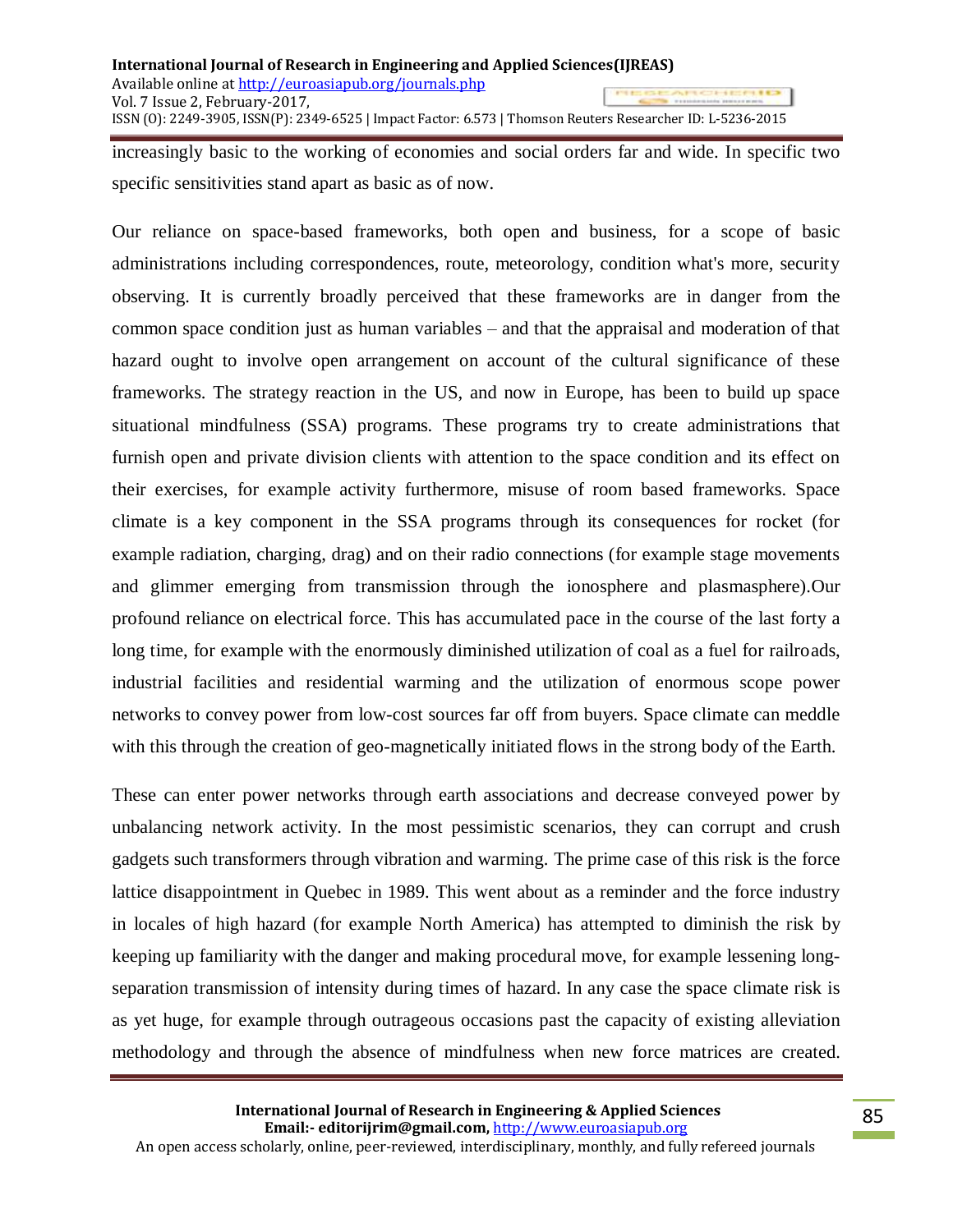Other basic sensitivities are probably going to show up later on as new advances are presented to space climate. One rising competitor is the capability of sunlight based fiery molecule occasions to disturb computerized frameworks on the ground. Chip merchants presently exhort that enormous radiation is the principle wellspring of blunder in computerized frameworks and that structure of basic frameworks must consider this. Significant SEP occasions are known to expand ground-level radiation many-overlap – the biggest realized case being factor 50 (Marsden et al., 1956; Gold also, Palmer, 1956). Another competitor is the likelihood that explosions of exceptional radio commotion from the Sun could meddle with numerous advanced remote advances (for example portable/cell telephones, remote control frameworks, remote web). The last is fundamentally the same as another early effect of room climate: UK researchers chipping away at radar frameworks during the Second Universal War found that puzzling obstruction in those frameworks started from sun based radio discharges and not, as they had first dreaded, from threatening activity (Hey, 1946, Lanzerotti et al, 2005).

Space climate, similar to the ordinary climate in the Earth's troposphere, is roundabout. It encounters significant stretches of calm conditions when impacts on mechanical frameworks are little scattered with times of upset conditions which have unassuming effects. Outrageous occasions are uncommon yet occur and it is during these occasions that the affectability of mechanical frameworks will be most unmistakably uncovered. A key issue in this way is to gauge what is the outrageous hazard that society should get ready for: what is the recurrence event of outrageous space climate occasions? - And what are the potential outcomes of such occasions?

The paper traces the present condition of information on such occasions and contends that further logical research is basic to building up a satisfactory information base on extraordinary space climate. It likewise proposes some potential ways to deal with that future research and investigates their qualities and shortcomings.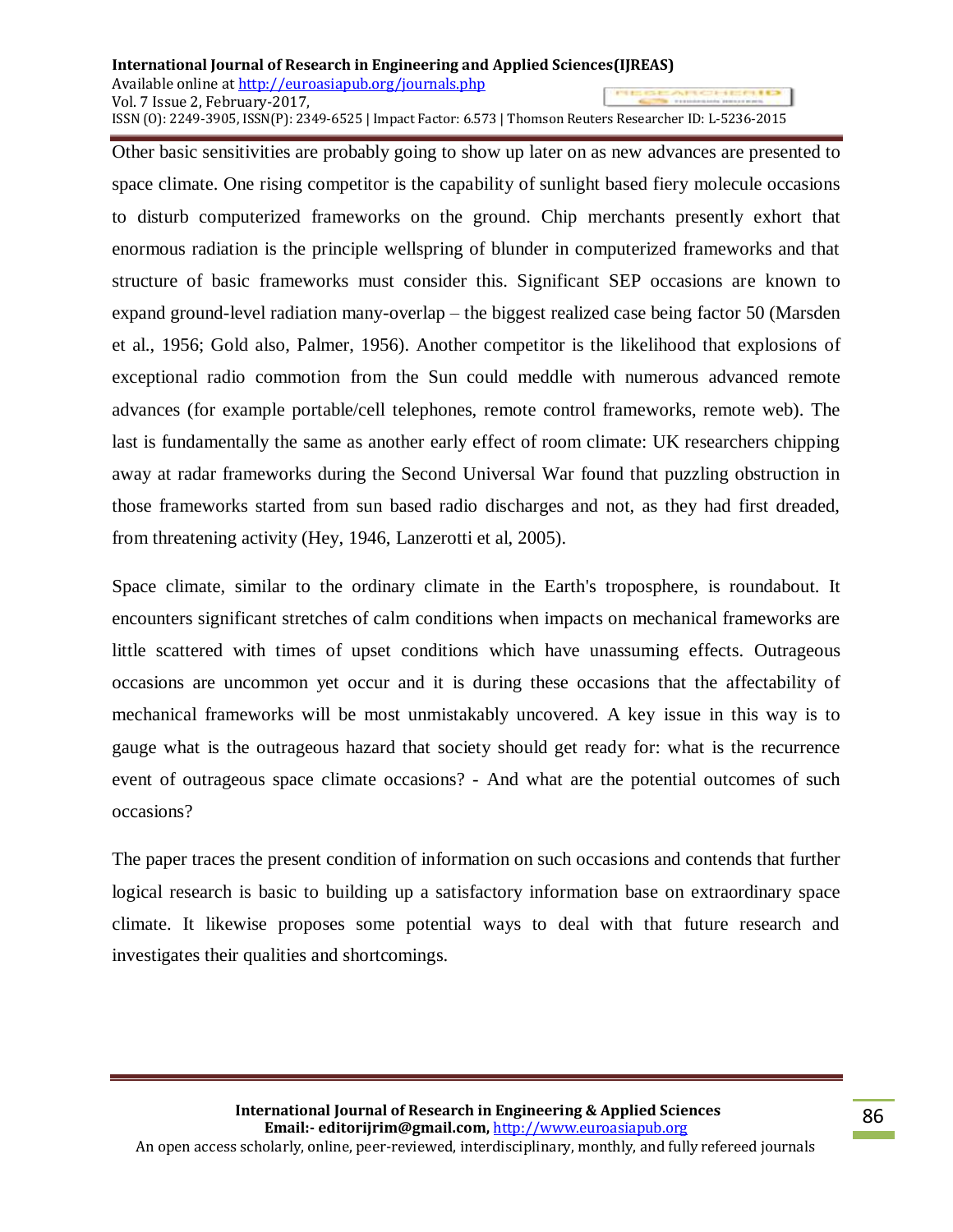### **SOLAR ACTIVITY AND IONOSPHERE**

HF radio, which can be successful over amazingly long separations, uses a part of the upper environment known as the ionosphere. The ionosphere, which reflects HF radio waves, is made by sun powered radiation and is a piece of the space climate condition. The ionosphere stretches out from around 50 km to 500 km in height and is portrayed by the nearness of free electrons which can refract (twist) and once in a while reflect radio waves back to Earth. The more prominent the thickness of free electrons, the more noteworthy the recurrence of radio waves that can be reflected.

The free electrons in the ionosphere result from ionization of particles and atoms by sun oriented radiation. Varieties in substance synthesis and air elements lead to the development of various unmistakable groups or layers. These areas of especially high electron thickness are marked arranged by expanding stature as the D, E, F1 and F2 locales.

The F2 district (once in a while just called the F area), extending from 200 km to 500 km in elevation is the most significant piece of the ionosphere for radio communicators. It is most elevated in height and along these lines gives the best correspondence run. It likewise mirrors the most elevated frequencies, which is indispensable since retention (lessening) of HF diminishes with expanding recurrence. It is additionally the main layer that is ionized adequately to reflect HF both day and night. The least piece of the ionosphere, the D locale, is additionally significant as it weakens instead of reflects radio waves.

With the happening to night and the nonattendance of sunlight based ionizing radiation, the electron thickness in the D, E and F1 areas turns out to be low. The electron thickness of the F2 district is likewise diminished around evening time yet perseveres in a debilitated state because of winds in the upper environment which convey electrons from day-side to night-side. In this manner, reflections from the night-side ionosphere happen just from the F2 district (called the F area around evening time).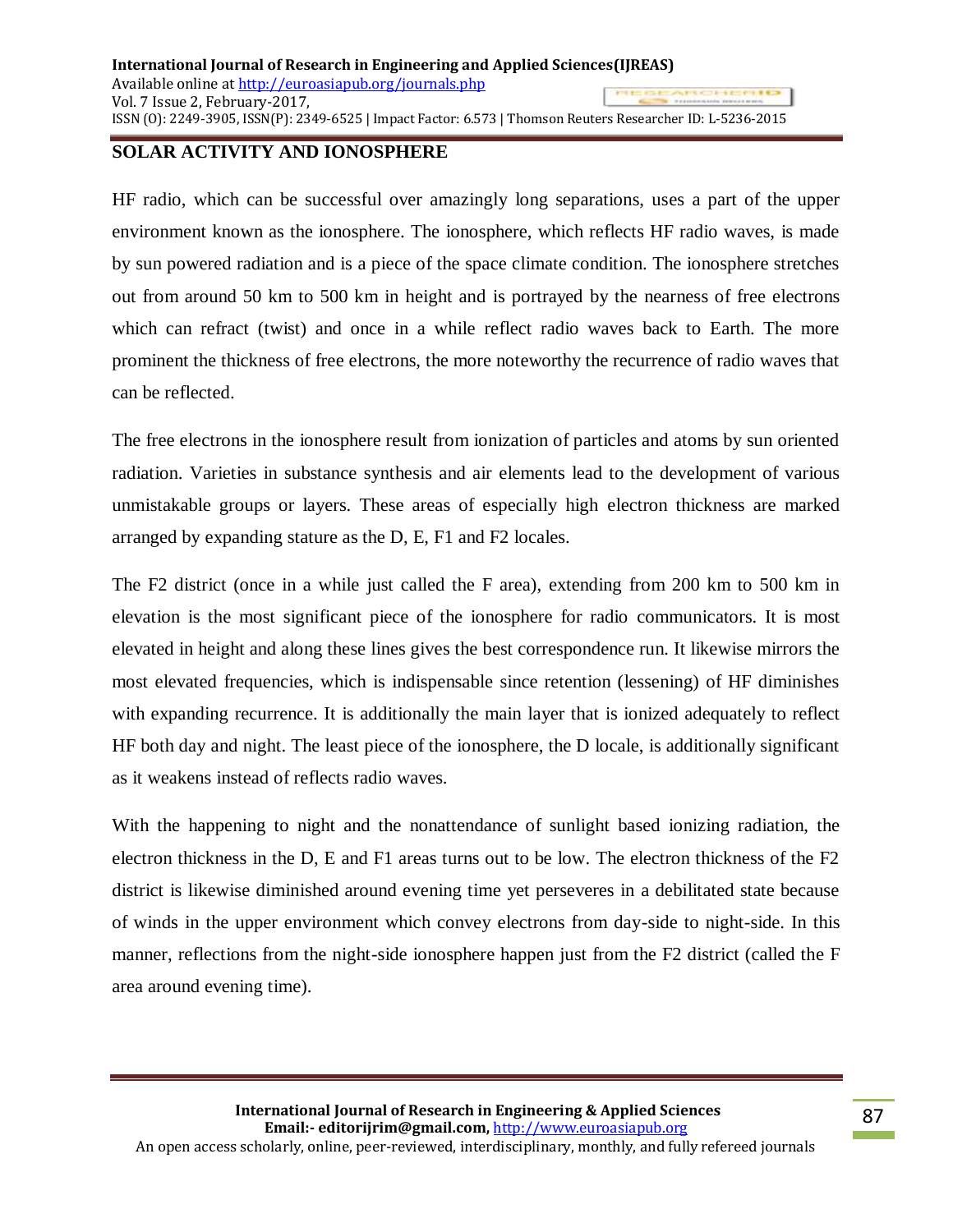Both the D and F locales of the ionosphere are profoundly delicate to varieties in space climate and sun powered movement. The connection of HF radio waves with the D and F areas differs significantly with the seasons, for the duration of the day and night and all through the sun powered cycle.



# **EARLY HISTORY ON WIRE LINE TELECOMMUNICATIONS**

The impacts of the sun oriented earthbound condition on correspondences advances started some time before the space age. In 1847, during the eighth sunlight based cycle, broadcast frameworks that were simply starting to be sent were found to regularly exhibit"anomalouscurrents" streaming in their wires. W. H. Barlow, a transmit engineer with the Midland railroad in Britain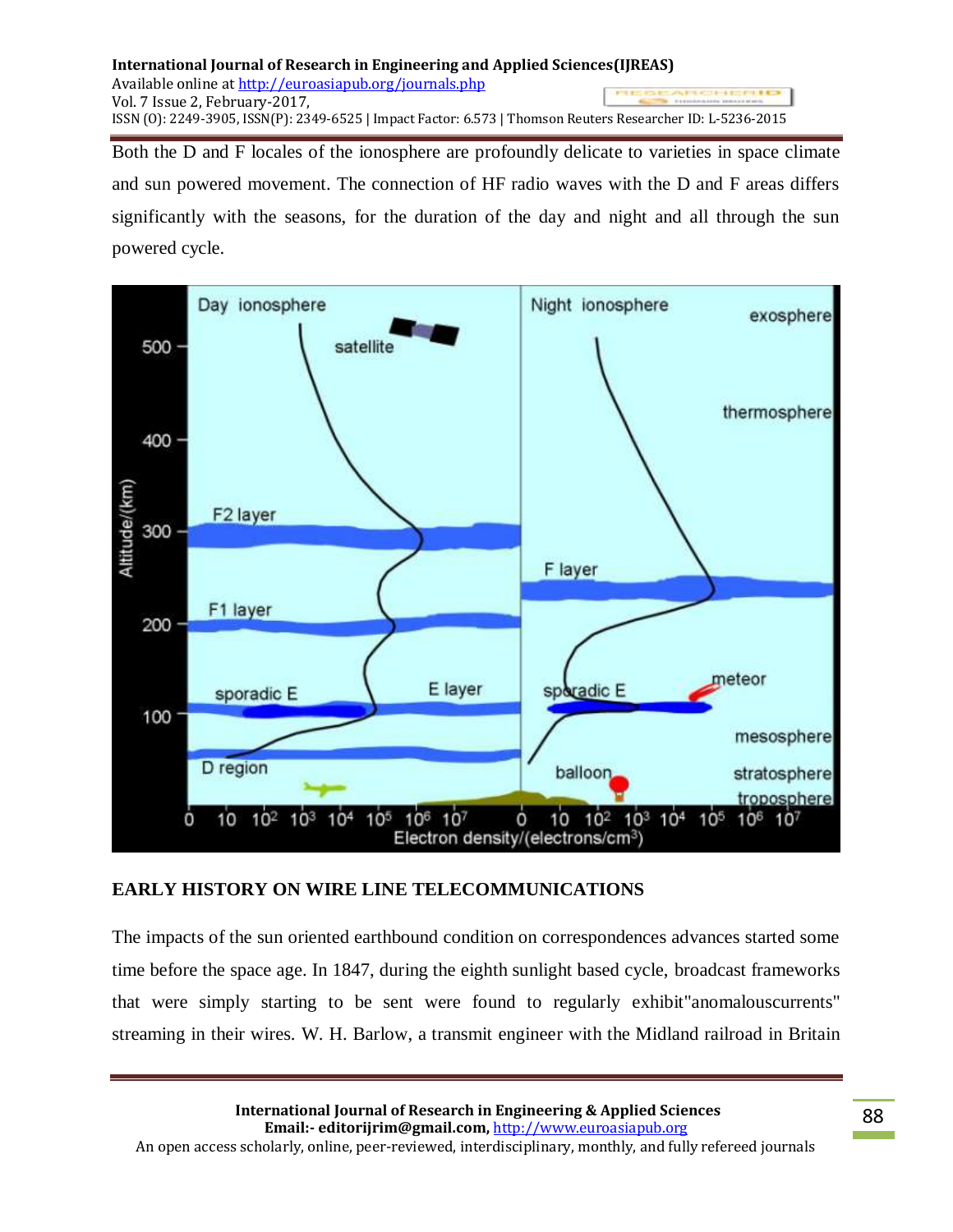### **International Journal of Research in Engineering and Applied Sciences(IJREAS)** Available online a[t http://euroasiapub.org/journals.php](http://euroasiapub.org/journals.php)  Vol. 7 Issue 2, February-2017,

ISSN (O): 2249-3905, ISSN(P): 2349-6525 | Impact Factor: 6.573 | Thomson Reuters Researcher ID: L-5236-2015

has all the earmarks of being the first to have perceived these flows. Since they were upsetting the activities of the railway's communications framework, Barlow [1849] attempted a deliberate investigation of the flows. Utilizing an extra wire that associated Derby and Birmingham, Barlow recorded during a fourteen day interim (with the special case of the end of the week) in May 1847 the avoidances in the galvanometer at the Derby station that he introduced explicitly for his trial. The galvanometer redirections clearly fluctuated from hour to hour furthermore, from every day by a reason (or causes) that were (were) obscure to him and his individual engineers. The hourly methods for Barlow's data for the Derby to Birmingham interface, just as for estimations on a committed wire from Derby to Rugby, A very unmistakable diurnal variety is evident in the galvanometer readings: the galvanometers shown huge right-gave swings during neighborhood daytime and left gave swings during neighborhood night. The precise every day change, while not unequivocally perceived by Barlow in his paper, is likely the primary estimation of the diurnal segment of geo-magnetically-incited Earth flows (these flows, of whatever time scale, were regularly alluded to in consequent writing in the nineteenth and mid twentieth hundreds of years as "telluric currents").Such diurnal varieties in the earthly flows have been perceived for a long time to be delivered by sun oriented induced effects on the Earth's day side ionosphere [e.g., Chapman and Bartels, 1940]. Barlow, in further discussing his measurements, noted that"… in every case which has go under [his] perception, the transmit needles have been diverted at whatever point aurora hasbeenvisible".Indeed, this was unquestionably the situation during November 1847 as the pinnacle of the sunspotcycle approached, but after Barlow's measurements on the two dedicated Midland railroad wires obviously stopped. Around then, huge aurora shows over Europe were joined by extreme disturbances of the Midland railroad broadcast lines, just as of broadcast lines in other European areas, including the line from Florence to Pisa [Prescott, 1860] Twelve years after Barlow'spioneeringobservations(at the finish of August 1859 during the tenth sun powered cycle), while seeking after his precise program of perceptions of spots on the sun, Richard Carrington, FRS, recorded an astoundingly huge zone of spots in the Sun'snorthernsolar side of the equator. Figure 3 is a propagation of Plate 80 from the far reaching records of his investigations, which were completed over and over multiyearinterim around the pinnacle of that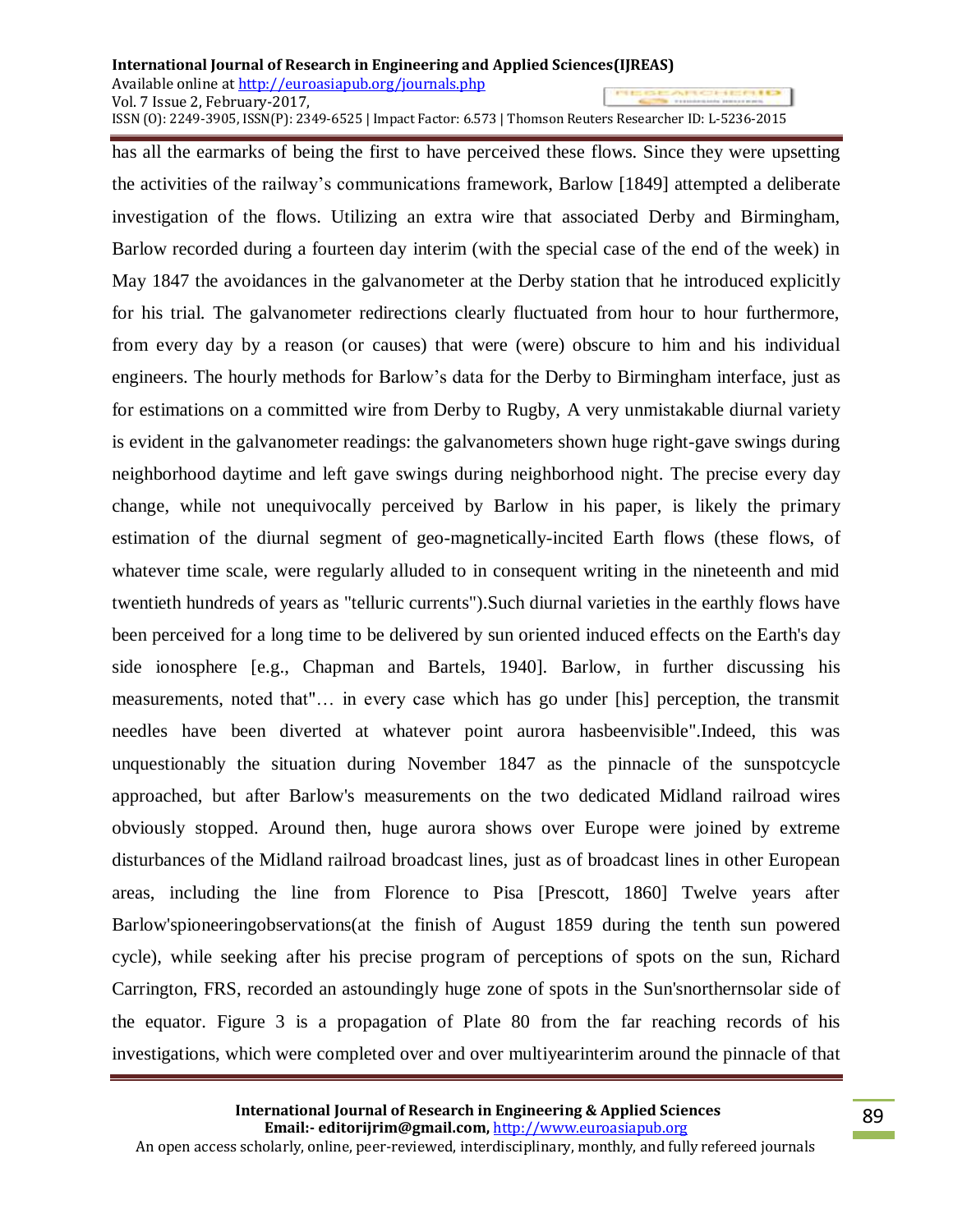sunspot cycle [Carrington, 1863]. The enormous spot region at about 45º N sunlight based scope on August 31 is particularly remarkable.

This perception of a broad sunspot area on the sun powered face was increasingly out of the ordinarythanCarrington'spastresearchwouldhaveoriginallysuggestedtohim. Citing from his description of this region,"… at [theobservatoryat] Red hill[I] seen… asingularout break of light which lasted about 5 minutes, and moved sensibly over the entire contourof the spot... ."Somehoursfollowingthisoutburstof light from the huge dull sunspot area (the first historically speaking announced), unsettling influences were seen in attractive estimating instruments on Earth, and the aurora borealis was seen as far south as Rome and Hawaii.

Despite the fact that Barlow had commented on the clear relationship of aurora showcases and the unsettling influences on his railroad broadcast wires, the enormous and troublesome aggravations that were recorded in various broadcast frameworks inside a couple of long stretches of Carrington'ssolar occasion were in any case an extraordinary amazement when the numerous arrangements of perceptions and of information started to be looked at (not at all like in the current day, correspondences among researchers and builds in the nineteenth century were not about quick as are presently encouraged by the overall web). In reality, during the multi day interim that huge auroradisplays were generally observed, odd impacts were estimated in transmit frameworks the whole way across Europe – from Scandinavia to Tuscany. In the Eastern United States, it was accounted for [Prescott, 1860] that on the transmit line from Boston to Portland (Maine) during "... Friday,September2d,1859[theoperators]continuedtousetheline[without batteries] for around two hours when, the aurora having died down, the batteries were continued."

The early transmit frameworks were likewise entirely defenseless against air electrical unsettling influences as thunderstorms,inadditiontothe"anomalous"electrical flows streaming in the Earth. As composed bySilliman[1850],"Onecuriousfact associated with the activity of the transmit is the enlistment of climatic power uponthewires... oftentocausethemachinesatseveralstationstorecordtheapproachofathunderstorm."Whiledisturbanc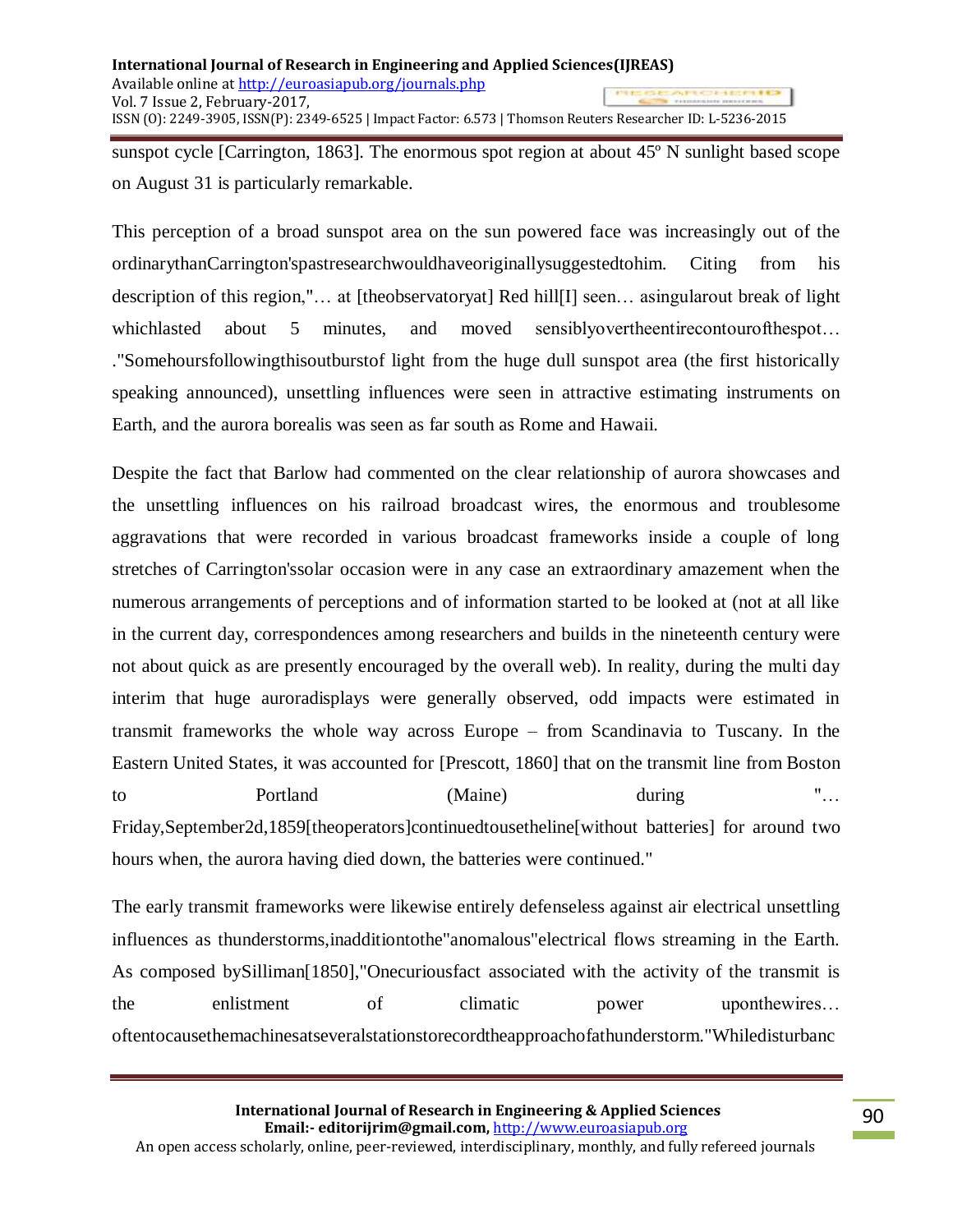esbythunderstormsonthetelegraph"machines" could be distinguished as to their source, the source(s) of the "anomalouscurrents" described byBarlow[1849]andasrecordedfollowingCarrington'ssolarevent,remainedlargelya puzzle.

The decades that followed the sunlight based occasion of 1859 delivered noteworthy measures of consideration by transmit designers and administrators to the consequences for their frameworks of Earth electrical flows. Albeit minimal perceived for just about fifty years thereafter, the Sun was for sure genuinely influencing the main electrical innovation that was utilized for interchanges.

# **EARLY EFFECT ON WIRELESS COMMUNICATION**

Marconi showed the possibility of intercontinental remote interchanges with his fruitful transmissions from PoldhuStation,Cornwall,toSt.John's,Newfoundland, in December 1901. Marconi'sachievement(forwhich he shared the Nobel Prize in Material science with Karl Ferdinand Braun in 1909) was just conceivable on account of the high elevation reflecting layer, the ionosphere, which mirrored the remote signs. This reflecting layer was in this way authoritatively recognized by Briet and Tuve [1925] and by Appleton and Barnett [1925]. Since remote remained the main strategy for crossoceanic voice (as opposed to broadcast) correspondences until the laying of the primary transAtlantic media communications link, TAT-1 (Newfoundland to Scotland) in 1958, any physical changes in the radio wavereflectinglayer(evenbeforeitwas"discovered") were basic to the achievement (or disappointment) of solid transmissions.

The same ionosphereelectricalcurrentsthatcouldproduce"spontaneous"electrical flows inside the Earth (and in this way inside the wires of the electrical transmit) could likewise influence the gathering and loyalty of the transmitted long-separation remote signs. In reality, Marconi [1928] remarked on this marvel when henotedthat"… timesofbad blurring [of radio signals] for all intents and purposes consistently concur with the presence of huge sunspots and extreme aurora usuallyaccompanied by magnetic storms…."Theseare "… the same periodswhencablesandlandlinesexperience challenges or are tossed out ofaction."An case of the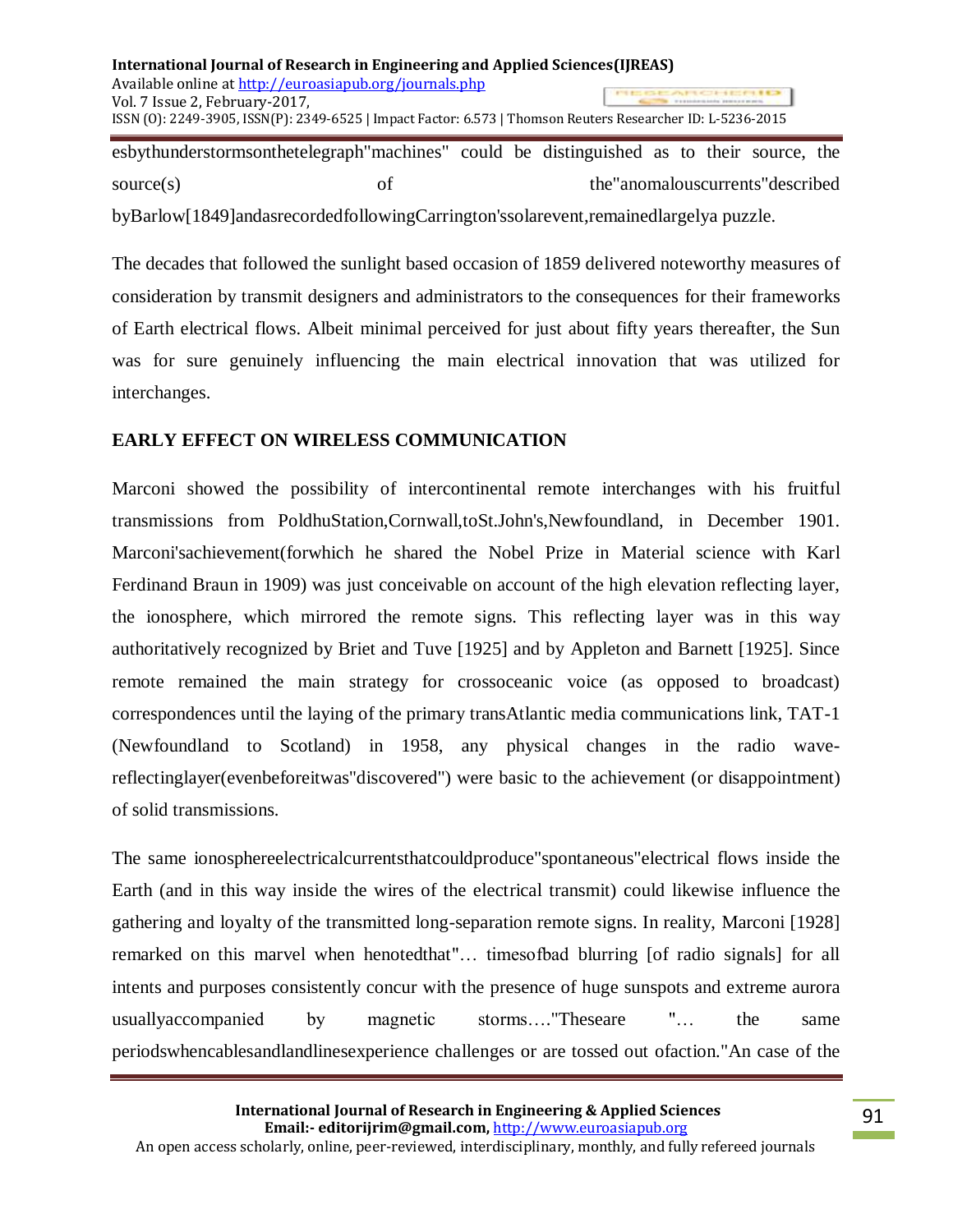sorts of studies that were sought after in the early long periods of long-separation remote, which contains authentic notes on early remote research in the old Bell Telephone System) are yearly normal sunlight cross-Atlantic transmission signal qualities for the years 1915 – 1932 (upper follow). The forces in the sign quality bends were determined by averaging the qualities from around 10 European stations that were communicating in the ~15 to 23 kHz band (exceptionally long frequencies), in the wake of diminishing them to a typical base (the signal from Nauen, Germany, was utilized as the base). Plainly, there is an affiliation between the two plotted amounts, yet the physical explanation behind such an affiliation was incompletely comprehended at that point. In any case, this relationship of the got electrical field qualities to the yearly sun powered action as spoke to by the quantity of sunspots could be utilized by remote specialists to give them some desire as to transmission quality on a gross, year to year, premise  $-$  a veryearlyformof"prediction"of "spaceweather"..

The relationship of upset long frequency radio transmissions and person episodes of sunlight based action was first recognized in 1923 [Anderson, 1928]. The specialized writing of the early remote period indicated obviously that sun oriented beginning unsettling influences were genuine attacks on the honesty of these interchanges during the main many years of the twentieth century. Interchanges engineers sought after various strategies to ease or relieve the ambushes. Another methodologyutilizedalternativewirelesscommunications"routes". For the radio electric field quality information recorded during a sun based and consequent geomagnetic unsettling influence on July 8, 1928 (day 0 on the even pivot), the transmissions at long frequency were moderately undisturbed while those at the shorter frequency (16m) were truly corrupted [Anderson, 1929]. Such methodology are as yet utilized today by novice and other radio administrators. The down to earth impacts of the specialized finishes of Figure 5 are very much exemplified by a feature which showed up over a first page article in the Sunday, January 23, 1938, issue of The New York Times.Thisheadlinenotedthat"Violentmagneticstormdisruptsshortwaveradiocommunication." Thesub-headlinerelatedthat"Transoceanicservices move telephone and other traffic to long frequencies as sunspot unsettling influence strikes".The specialized work-around that moved the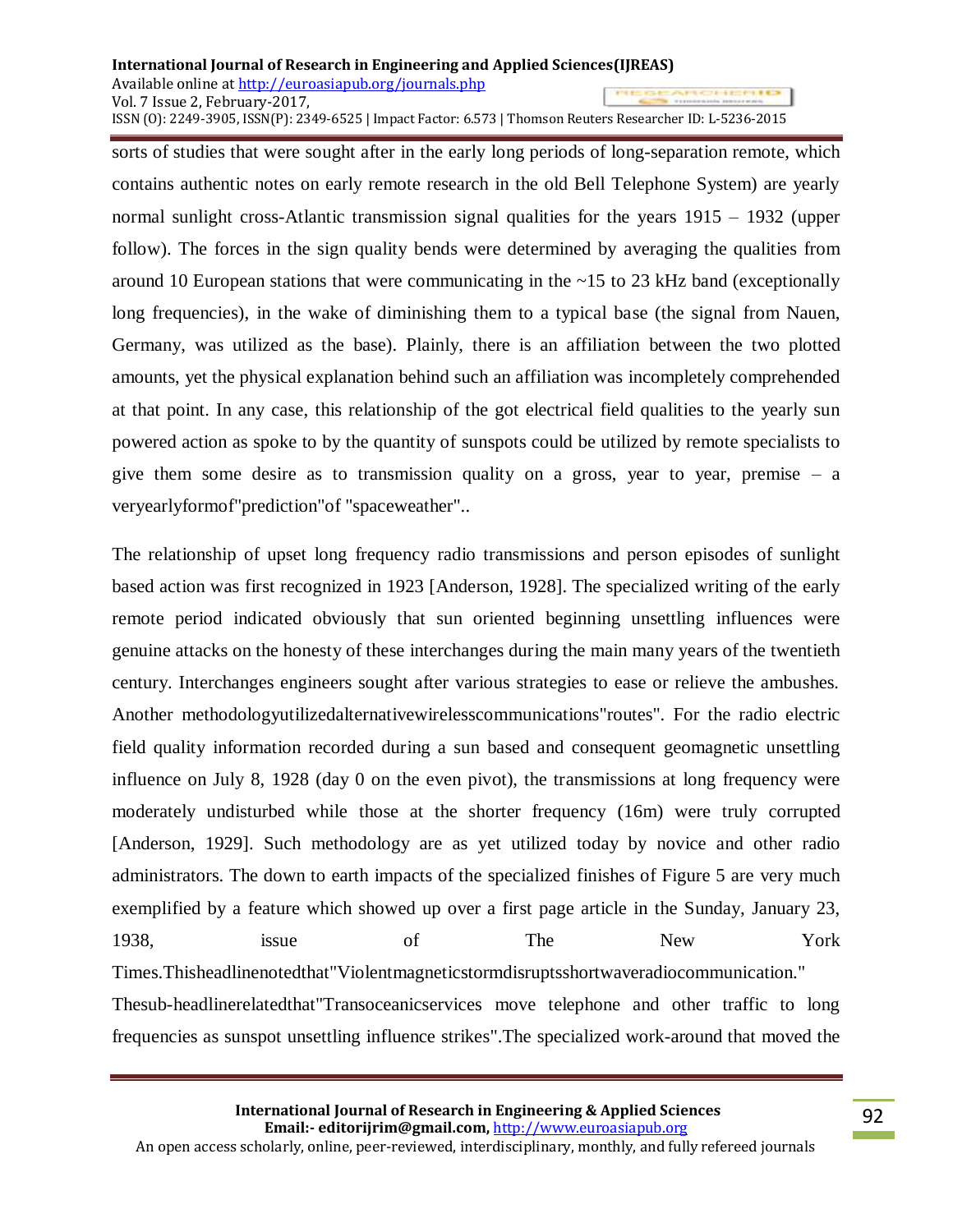cross-Atlantic remote traffic from short to longer frequencies forestalled the total interruption of voice messages during the unsettling influence.

## **THE BEGINNING OF THE SPACE ERA**

That the space condition (evenbeforeVanAllen'sdiscovery) was not liable to be absolutely considerate to innovations ought not have been an astonishment to the individuals who may have thought about the inquiry. Victor Hess, an Austrian, had shown from a progression of expand climbs during 1912 thatcosmicraysoriginatedoutsidetheEarth'satmosphere. Numerous creators (see, for instance, Chapman and Bartels [1941], Cliver [1994], and Siscoe[2005] for extensive recorded point of view) had since quite a while ago examined the chance thatcharged particles, likely from the Sun, assumed a key job in delivering the aurora and geomagnetic movement at Earth. Nevertheless,VanAllen'sdiscovery, and the subsequent race to put instruments and people in Earth circle, prodded the need to contemplate the new wonders open by the approach of rocketry to extremely high heights. Right off the bat in its reality, the U.S. National Aeronautics and Space Administration (NASA; built up in 1958) started programs for looking at the practicality of satellite correspondences. This started with an agreement to the Hughes Aircraft Corporation for geosynchronous (GEO) Syncom satellites (the first propelled in February 1963) and a low circle interchanges program (under the name Relay, the first was propelled in December 1962). NASA likewise started an Applications Technology Satellite (ATS) program (eventually six satellites were propelled into different circles; two were ineffective because of dispatch vehicle disappointments) to examine and test advancements and ideas for various space applications. Notwithstanding correspondences, applications included meteorology, route, and wellbeing conveyance, despite the fact that not every single such subject were goals for every shuttle..ATS-1 was propelled into a geosynchronous (GEO) circle in December 1966. Remembered for the payload were three separate instruments containing charged molecule indicators that were planned explicitly to portray the space condition at GEO. The three segments of society – business (AT&T Bell Laboratories), military (Aerospace Enterprise), and scholastic (University of Minnesota) – who developed the three instruments showed the wideextending institutional enthusiasm for, and logical significance of, room climate conditions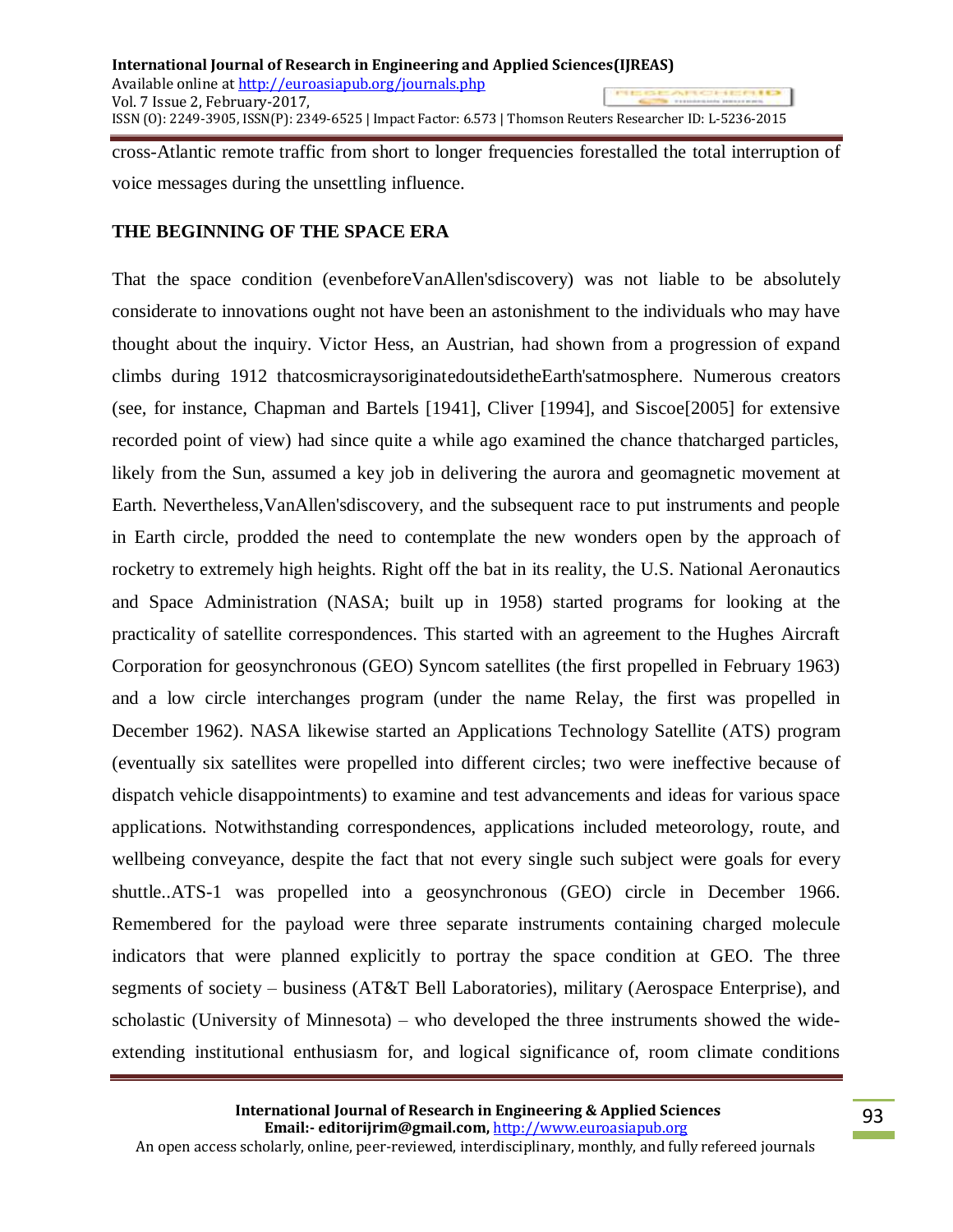around Earth. The examinations all gave energizing information on such points as the diurnal variety of the caught radiation at the geosynchronous circle [Lanzerotti et al., 1967], the huge changes in the radiation with geomagnetic movement [Paulikas et al., 1968; Lezniak and Winckler, 1968], and the prepared access of sunlight based delivered particles to GEO [Lanzerotti, 1968; Paulikas and Blake, 1969].

The attractive tempest of February 1958 upset voice correspondences on TAT-1, from Newfoundland to Scotland (and furthermore dove the Toronto area into obscurity by the stumbling of electrical power organization circuits). The blackout for about an hour of a significant mainland media communications link (L4) that extended from close to Chicago toward the west coast was upset between the Illinois and Iowa controlling stations by the attractive tempest of August 1972 [Anderson et al., 1974; Boteler and van Beek, 1999]. In March 1989 the whole region of Quebec languished a force blackout over about a day as significant transformers flopped under the surge of a huge geomagnetic storm [Czech et al., 1992]. Simultaneously the primary cross-Atlantic fiber optic voice link (TAT-8) was rendered almost out of commission by the enormous potential contrast that was set up between the link terminals on the shorelines of New Jersey and England [Medford et al., 1989].

Point-to-point high recurrence (HF) remote interchanges joins keep on being influenced by ionosphere aggravations brought about by sunlight based created collaborations with theEarth'sspaceenvironment.Users of such frameworks know about numerous stories up to the current day of sunlight based created impacts and disturbances. For instance, in 1979 (close the pinnacle of the 21st sun powered cycle) a trouble signal from a brought down worker plane was gotten by an Orange County, California, local group of fire-fighters – which reacted, just to find that the sign had begun from a mishap site in West Virginia [Los Angeles Times, 1979]. An Associated Press discharged that was posted on October 30, 2003 (during the declining period of the 23rd sun based cycle),notedthatairplanes"flying north of the 57th equal encountered a few interruptions in high recurrence radio interchanges… duetothegeo-magneticstormfrom sun based flares".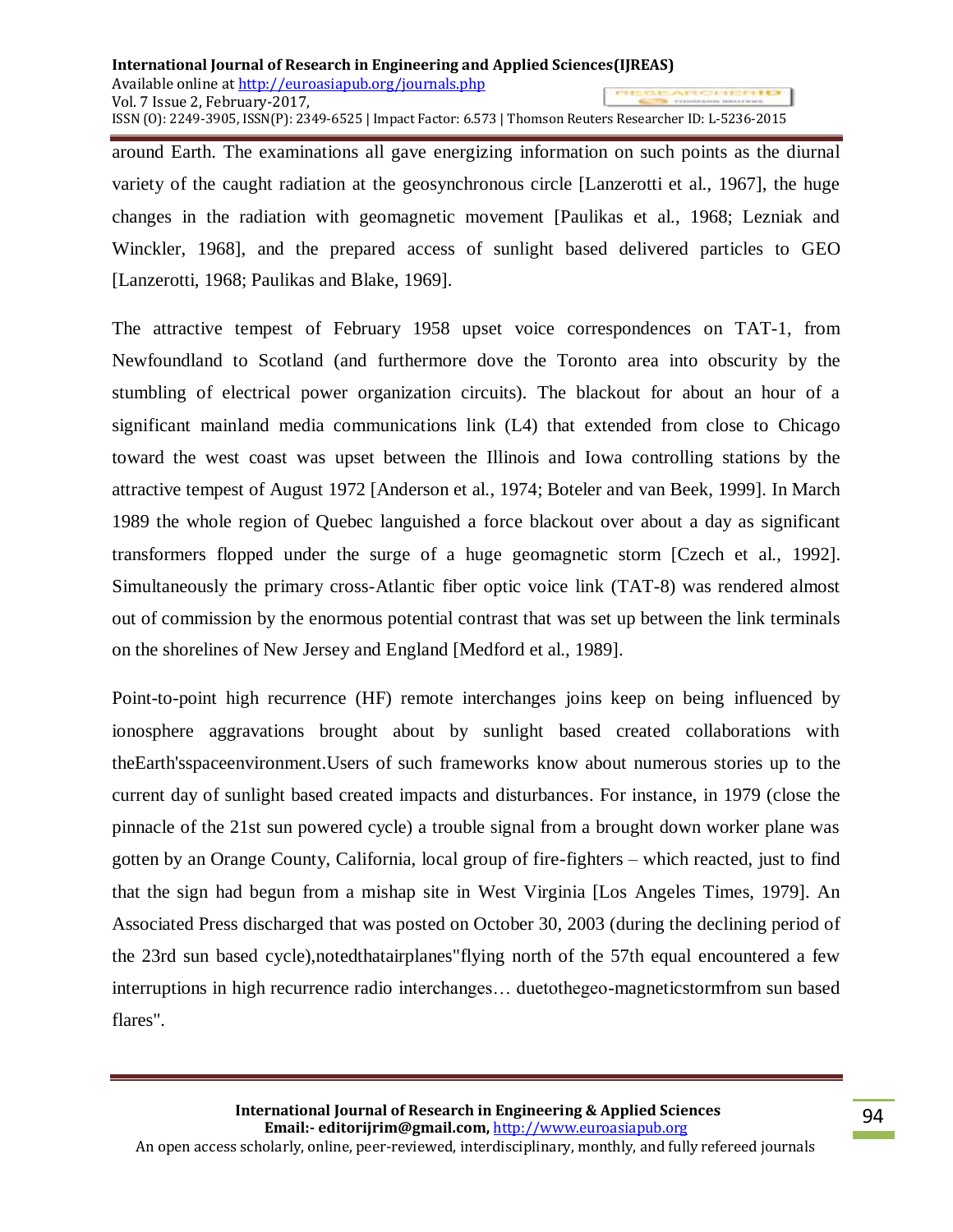As advancements have expanded in refinement, just as in scaling down and in interconnectedness, increasingly refined understandingoftheEarth'sspaceenvironment keeps on being required. Likewise, the expanding decent variety of interchanges frameworks that can be influenced by space climate forms is joined by ceaseless changes in the predominance of utilization of one innovation over another for explicit applications. For model, in 1988 satellites were the prevailing bearer of transocean messages and information; just around two percent of this traffic was over sea links. By 1990, the wide transmission capacities gave by fiber optic link implied that 80% of the transocean traffic was presently by means of sea links [Mandell, 2000].

# **SOLAR FLARES – RADIO BLACKOUTS**

Solar flares are enormous ejections of electromagnetic radiation from the Sun enduring from minutes to hours. The abrupt upheaval of electromagnetic vitality goes at the speed of light, in this way any impact upon the sunlit side of Earth's uncovered external environment happens simultaneously the occasion is watched. The expanded degree of X-beam and outrageous bright (EUV) radiation brings about ionization in the lower layers of the ionosphere on the sunlit side of Earth. Under typical conditions, high recurrence (HF) radio waves can bolster correspondence over long separations by refraction by means of the upper layers of the ionosphere. At the point when a sufficient sun based flare happens, ionization is delivered in the lower, progressively thick layers of the ionosphere (the D-layer), and radio waves that cooperate with electrons in layers lose vitality because of the more continuous crashes that happen in the higher thickness condition of the D-layer. This can cause HF radio signs to get corrupted or totally ingested. This outcomes in a radio power outage – the nonattendance of HF correspondence, essentially affecting the 3 to 30 MHz band. The D-RAP (D-Region Absorption Prediction) item relates flare force to D-layer ingestion quality and spread.

Solar flares for the most part occur in dynamic locales, which are zones on the Sun set apart by the nearness of solid attractive fields; commonly connected with sunspot gatherings. As these attractive fields advance, they can arrive at a state of shakiness and discharge vitality in an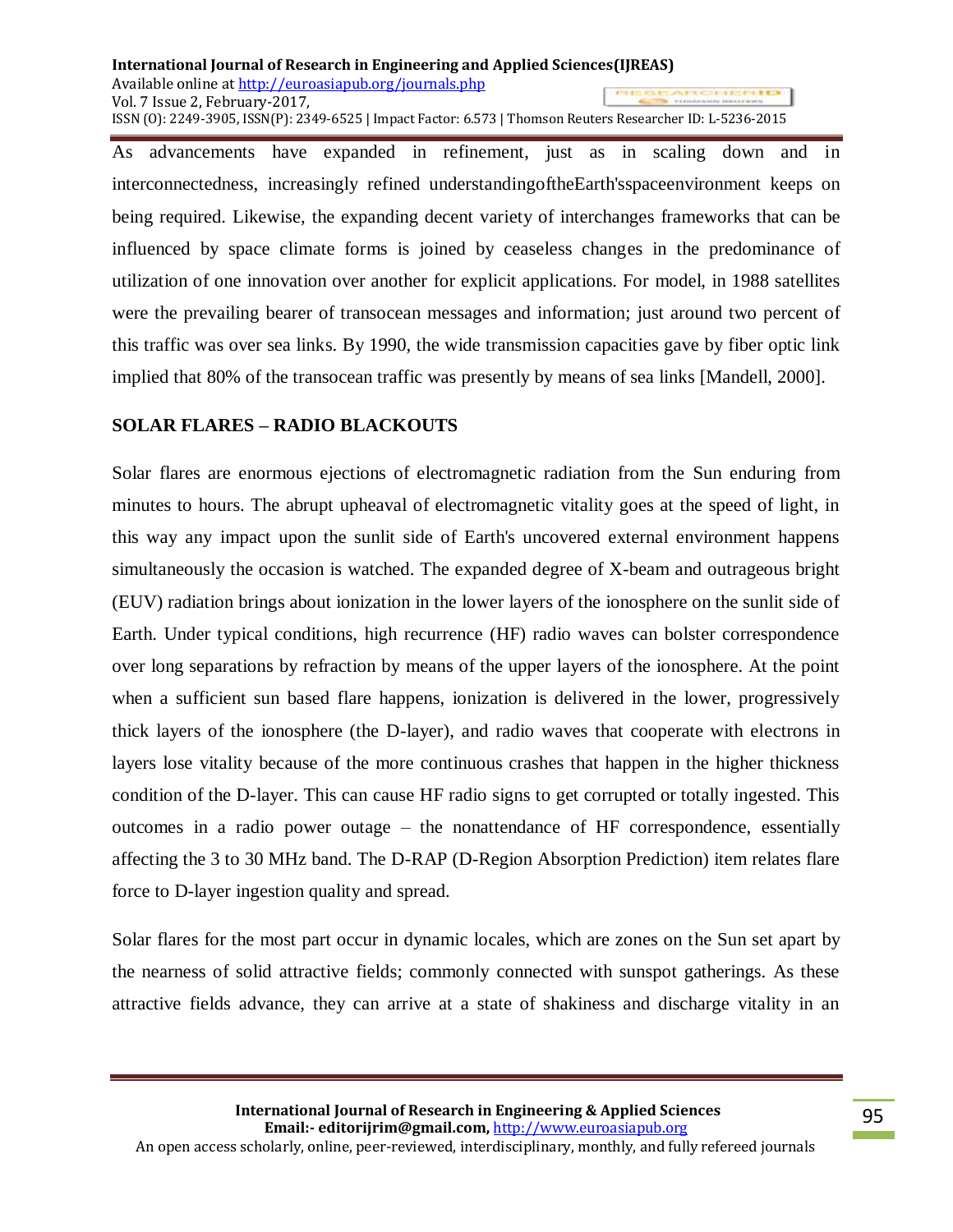assortment of structures. These incorporate electromagnetic radiation, which are seen as sun powered flares.

Sun powered flare powers spread a huge range and are arranged as far as pinnacle discharge in the 0.1 – 0.8 nm otherworldly band (delicate x-beams) of the NOAA/GOES XRS. The X-beam motion levels start with the "A" level (ostensibly beginning at 10-8 W/m2). The following level, multiple times higher, is the "B" level ( $\geq$  10-7 W/m2); trailed by "C" flares (10-6 W/m2), "M" flares (10-5 W/m2), lastly "X" flares (10-4 W/m2). Radio power outages are ordered utilizing a five-level NOAA Space Weather Scale, legitimately identified with the flare's maximum top in delicate X-beams came to or anticipated. SWPC as of now figures the likelihood of C, M, and Xclass flares and relates it to the likelihood of a R1-R2, and R3 or more prominent occasions as a feature of our 3-day conjecture and gauge conversation items. SWPC additionally gives a ready when a M5 (R2) flare happens.

# **SPACE WEATHER HAZARDS ON RADIO COMMUNICATIONS**

The hazard from space climate is to a great extent concentrated on the solid and safe activity of innovations that empower human exercises. There are just restricted direct dangers to human wellbeing – principally through radiation impacts and, after its all said and done simply because innovation (flight and spaceflight) permits people to go in districts where there is an improved chance from enormous radiation. There is some logical hypothesis that space climate can affect human wellbeing (Palmer et al, 2006) yet this is stays an interesting thought for which this is no logical accord. The significant effects of room climate are those on human advancements. These have step by step rose in the course of recent years beginning with the improvement of broadcast and its defenselessness to geo-magneticallyinduced flows. Space climate impacts have accumulated pace in the course of recent years, for example through the sending of basic frameworks in space, through the pervasive utilization of g with the advancement of broadcast and its weakness to geo-magneticallyinduced flows. Space climate impacts have accumulated pace in the course of recent years, for example through the sending of basic frameworks in space, through the universal utilization of electrical force and radio-based frameworks and, most as of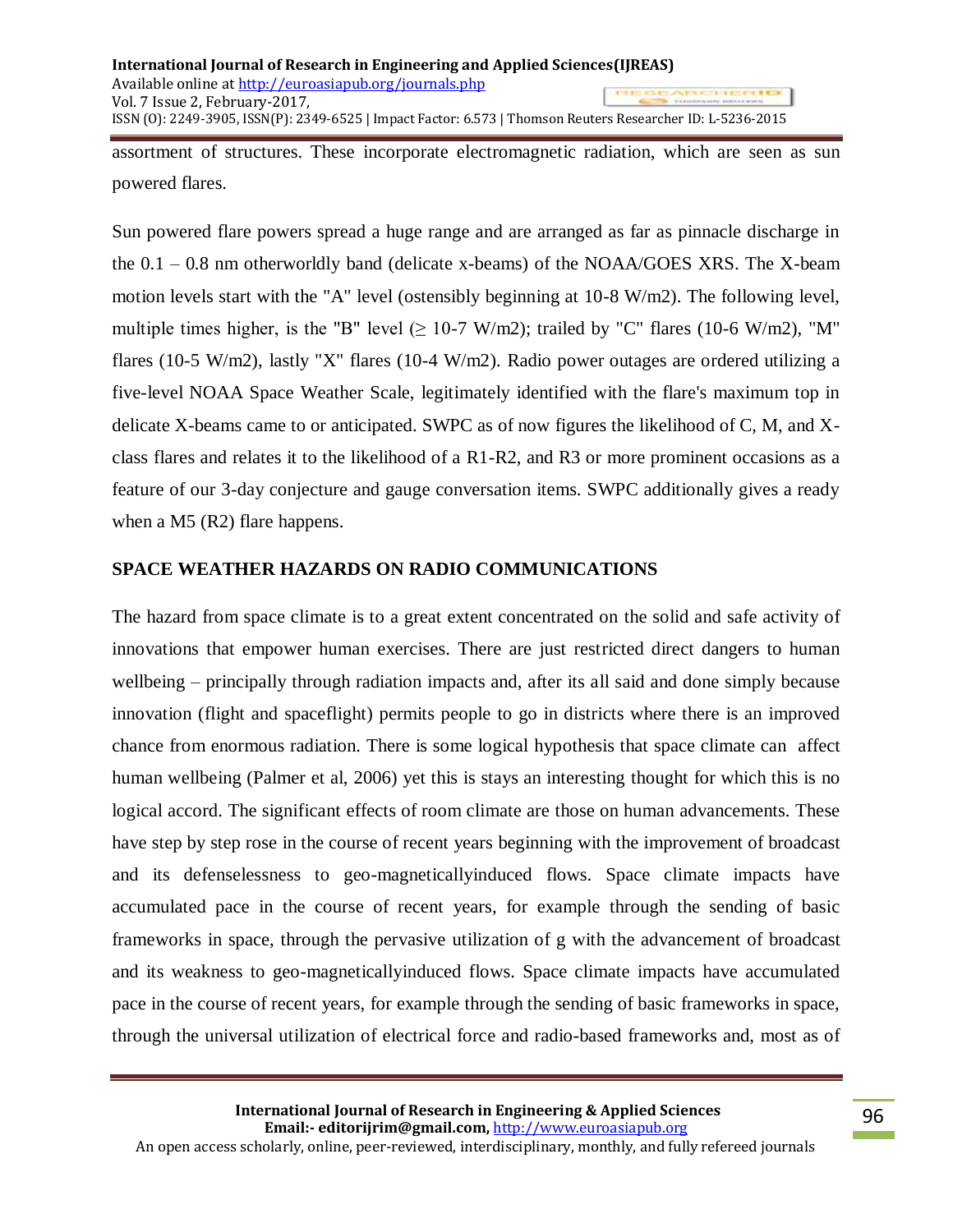late, the implanting of programming controls in an immense scope of innovations. It is this development in the utilization of defenseless advances that imprints space climate as a rising regular risk that ought to be considered close by progressively conventional models.

Those customary perils delineate the idea of common risks. They normally emerge at the point when antagonistic conditions happen as intermittent occasions in situations that are by and large favorable. For models there is frequently a physical relationship between the general ripeness of a district and the danger of periodic risky occasions. Models incorporate (a) stream valleys where the accessibility of water for agribusiness is related with the danger of flooding, (b) ocean coasts where the accessibility of fish ought to be adjusted against the danger of flooding by storm floods and by torrents, and (c) the edges of volcanoes, where the high soil fruitfulness is connected with the hazard from magma and debris. Characteristic dangers happen in puts in that are acceptable to live, aside from on those couple of events when conditions veer off far from the standard. Space climate is comparable in that mankind has essentially advanced on a planet that is ideal for the advancement of life. The Earth sits at an agreeable good ways from the Sun in what is presently named the "Tenable zone" by stargazers examining the potential for life on exo-planets. A planet circling right now prone to have surface temperatures that permit the nearness of fluid water, a significant factor forever. In any case, the potential forever likewise relies upon a few factors progressively natural to the sunlight based planetary material science network, and now picking up perceivable in exo-planet considers (Khodachenko, et al, 2009).

• The requirement for a benevolent radiation condition with the end goal that living creatures can repeat with just minor possibility of transformation from age to age. Life on Earth is shielded from the seriousness of infinite radiation by various components: (a) the dispersing of galactic vast beams by attractive structures in the sunlight based breeze, (b) the redirection of sunlight based vivacious particles and low vitality (<10GeV) inestimable beams by the geomagnetic field and (c) the retention of the last particles by the moderately thick so environment. These components all work together with the end goal that inestimable radiation gives just 10% of the characteristic radiation introduction adrift level on Earth and turns into the prevailing source just at high heights (>3000 m above ocean level).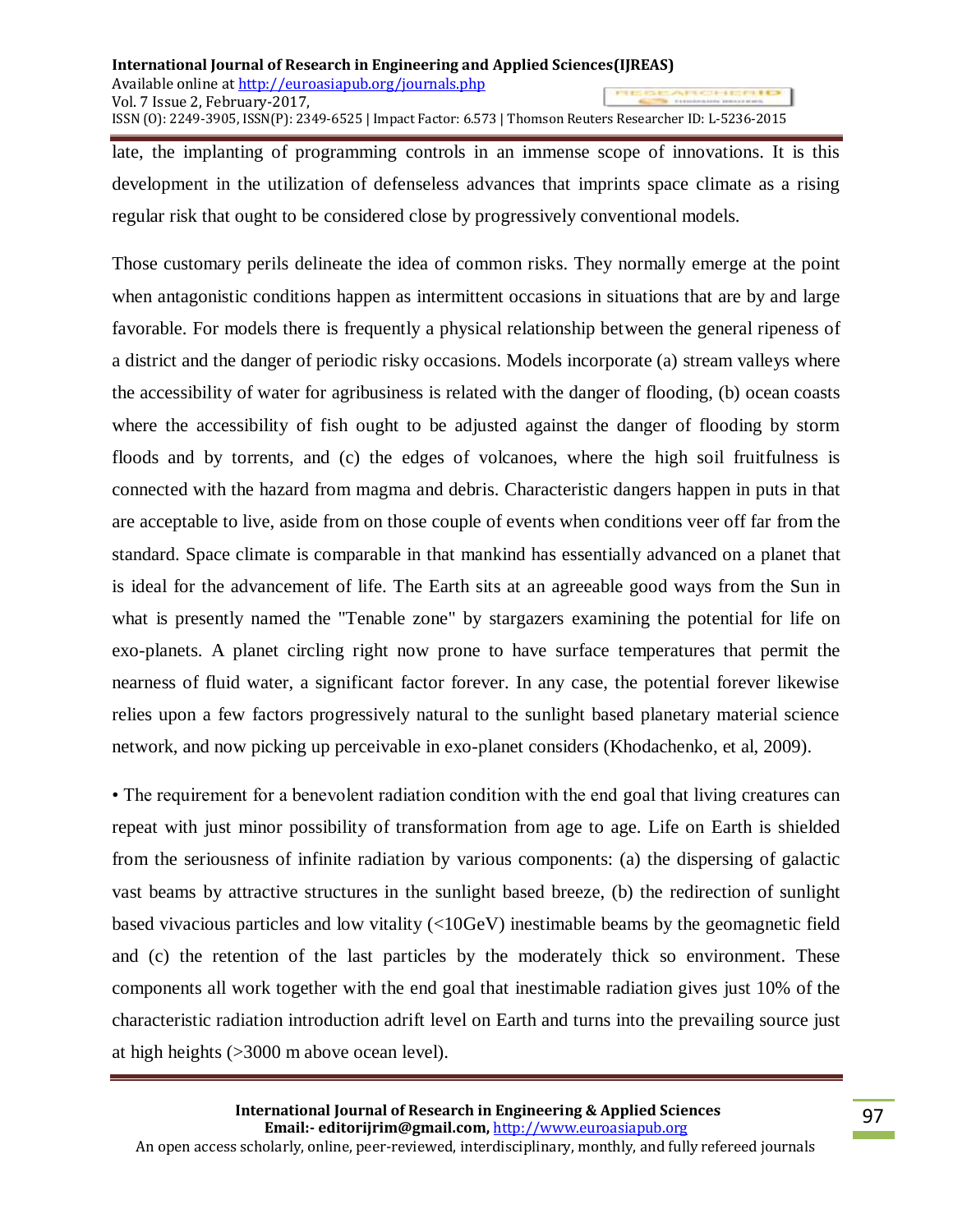• The need to shield planetary air from disintegration by the excellent breeze. Over billions of years this can give adequate force to evacuate the climate – however, just if that energy can be coupled into the planetary climate. On Earth the geomagnetic field makes the magnetosphere, a diamagnetic pit that holds the sun oriented breeze away from the main part of the environment. Some energy coupling happens because of magnetopause reconnection and particle nonpartisan coupling in the high scope ionosphere – and noteworthy surges have been accounted for from this locale (Lockwood et al, 1985, Ogawa et al, 2003, Engwall et al., 2009).

Yet, these components that give Earth its potential forever are additionally ones that open it to space climate perils. Its relative closeness to the Sun is basic forever, yet additionally implies that it is presented to the ecological impacts that establish space climate. For instance, the sun based X-beams and UV transitions that drive numerous ionospheric space climate impacts adhere to theinverse square law, so their varieties at Earth will be tens or many occasions more noteworthy than among the external planets, for example, Jupiter and Neptune. Comparable contemplations apply to other space climate drivers, for example, the vitality and force motions in the sun oriented breeze and furthermore to the motions of sun oriented enthusiastic particles (however the last's spiral variety will changed by molecule dispersing and stun increasing speed at structures from the Sun). In any case plainly Earth's closeness to the Sun is one factor in making the hazard from space climate.

Another factor that raises the space climate peril at Earth is the magnetosphere. As talked about over, this can go about as a shield shielding a significant part of the Earth from the sun based breeze what's more, sun powered enthusiastic particles. Be that as it may, it can likewise go about as a sunlight based breeze vitality gatherer - when magnetopause reconnection happens and in this manner permits sun powered breeze vitality to cross the magnetopause. Since the cross-segment of the magnetosphere is many occasions more prominent than that of the Earth itself, so this procedure can gather significantly more sun powered breeze vitality (contrasted with an unmagnetised planet) and center it in the polar districts (though the vitality info would spread over the entire dayside half of the globe on account of an unmagnetised planet). A key result of this engaged vitality input is warming the polar upper environment, which affects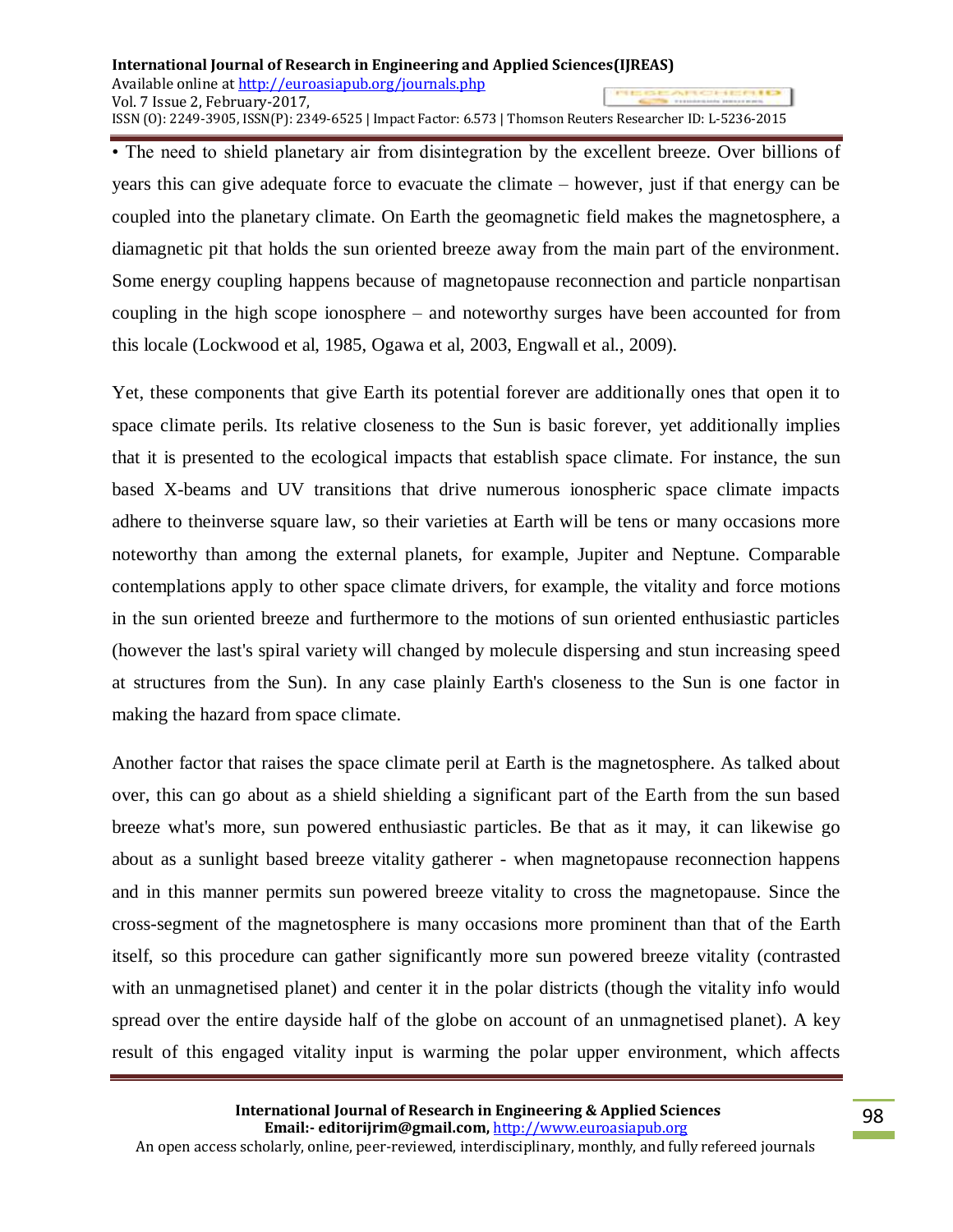barometrical conduct by any means scopes: (an) it can switch the example of upper environment twists with the goal that they stream away from the warmed polar areas as opposed to the subsunlight based locale of the dayside, (b) it can change the organization of the upper climate through upgraded vertical vehicle, and (c) varieties in the polar vitality information can create huge scope acoustic gravity waves that engender to bring down scopes. These progressions in environmental conduct offer ascent to notable space climate issues, for example, changes in environmental delay rocket also, a wide scope of changes in ionospheric conduct. The sunlight based breeze vitality input moreover produces the aurora and related space climate impacts, for example, rocket charging in low polar circles, upgraded ionospheric shine at high scopes, high inconstancy in HF radio proliferation conditions on trans-polar courses and geo-magnetically incited flows (GIC) in power frameworks, pipelines and flagging frameworks.

### **SOME EVENTS OF SPACE HAZARDS**

Right now present a few instances of extreme space climate occasions to delineate what we are aware of their effects and what we are aware of the material science of such occasions. These models are not expected to be a finished index yet rather a subset that represents the degree of our insight. To rank the seriousness of geomagnetic movement in these occasions we utilize the \*MAX file created at the US National Geophysical Data Center. This file depends on the notable a geomagnetic file, however utilizes a running mean procedure to give a strong gauge of the general quality of any tempest.

*13 March 1989*. This is the most outstanding occasion of the previous forty years. It has, by a wide margin, the biggest estimation of aa\*MAX (441) in that period. In fact it positions most noteworthy in the entire arrangement of aa\*MAX values. The following most grounded occasions are those of 18 September 1941 (aa\*MAX= 429) and 23 March 1940 (aa\*MAX = 377). In any case, we have restricted data on the space climate impacts emerging during those prior occasions. A significant part of the present mechanical affectability to space climate didn't then exist – and what intrigue existed was frequently centered around authority specialties, for example, radio interchanges. Interestingly, the 1989 occasion pulled in a lot of intrigue in light of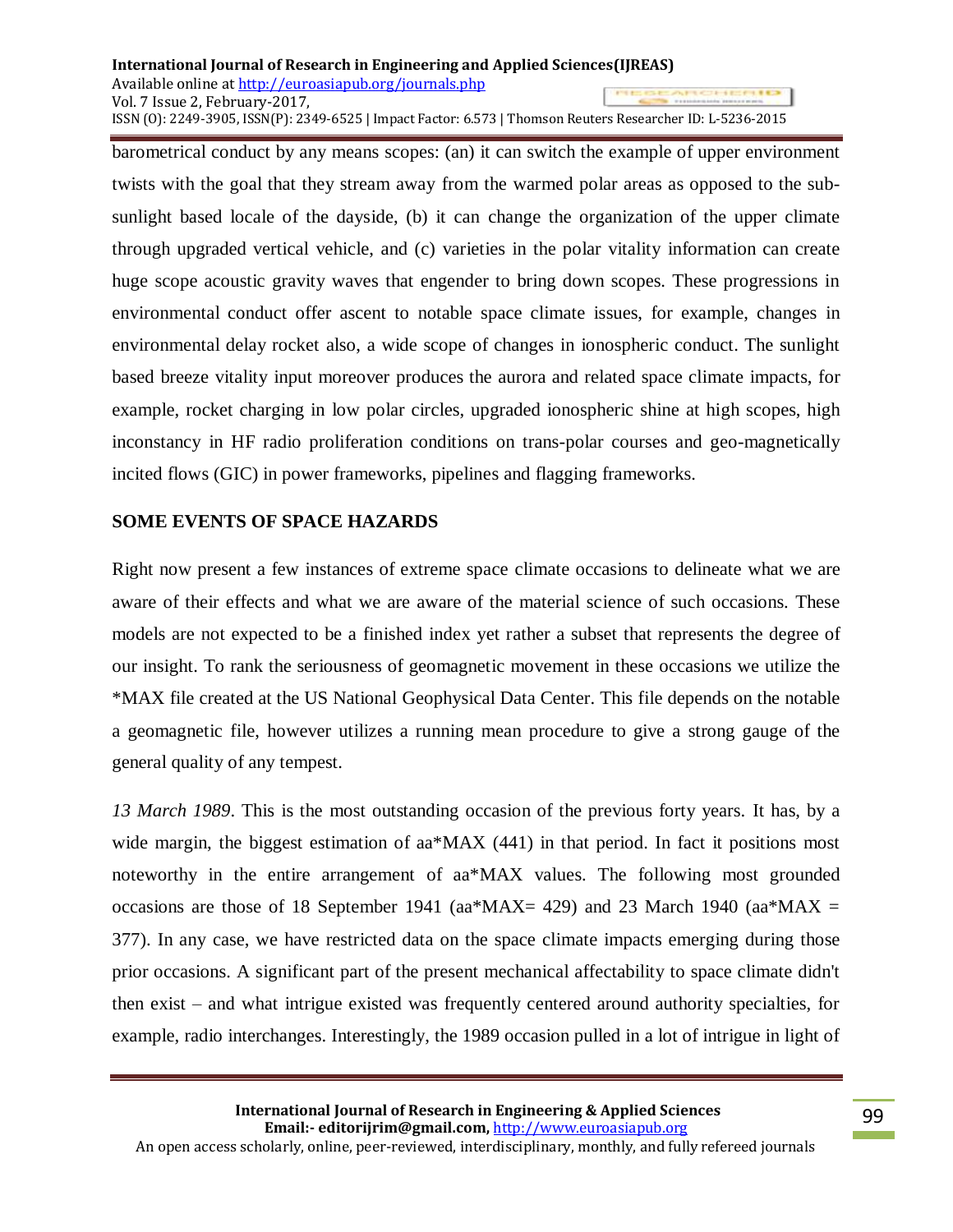its space climate impacts, so there is considerable data on these. Most eminent was the force disappointment in Quebec, which gone about as a significant reminder for those worried about space climate impacts on power networks. Since that time, much has been done to relieve the hazard, for example through improved operational strategies in territories known to be in danger such New England. The 1989 occasion was likewise eminent for the progressions in barometrical drag, which caused the US space observation exercises (at that point worked as NORAD) to free track of more than 1600 space objects. The March 1989 was less prominent for its upgraded radiation transitions and wereover-shadowed by major sun based radiation storms in October 1989, which didn't create a huge attractive tempest. 29 October 2003. This occasion denoted the pinnacle of the alleged Halloween tempests of 2003. It has aa\*MAX = 332, the second most elevated estimation of the previous 40 years and ninth most noteworthy since records began in 1868. The Halloween storms have pulled in a lot of consideration in light of the fact that they are the most grounded storms seen with the complete space-based estimations that rose during the 1990s under the support of the International SolarTerrestrial Physics program (Whipple and Lancaster, 1995). A wide scope of room climate impacts was accounted for. There were numerous issues with shuttle tasks, for example control irregularities because of single occasion impacts, loss of information because of space climate obstruction with sensors. An intriguing model was the loss of stable attractive direction in geosynchronous circle and in this manner the need to incapacitate shuttle sub-frameworks that depend on that steady field. There was additionally significant space climate obstruction with high-recurrence radio correspondences, particularly in polar districts. This necessary the rerouting of trans-polar flights in the Arctic and utilization of reinforcement interchanges for gatherings working in the Antarctic. Obstruction with radio correspondences was likewise detailed in other recurrence ranges – regularly when action happened on the Sun while it was adjusted with the fundamental bar or significant side projections of the getting radio wire. The effect on power lattices was discernibly not exactly in 1989, particularly in North America where administrators applied the exercises learned in 1989. A few issues were accounted for in Northern Europe furthermore, South Africa, specifically overheating of transformers. One unique component of this occasion was the event of critical space climate impacts on space missions well away from Earth, for example the disappointment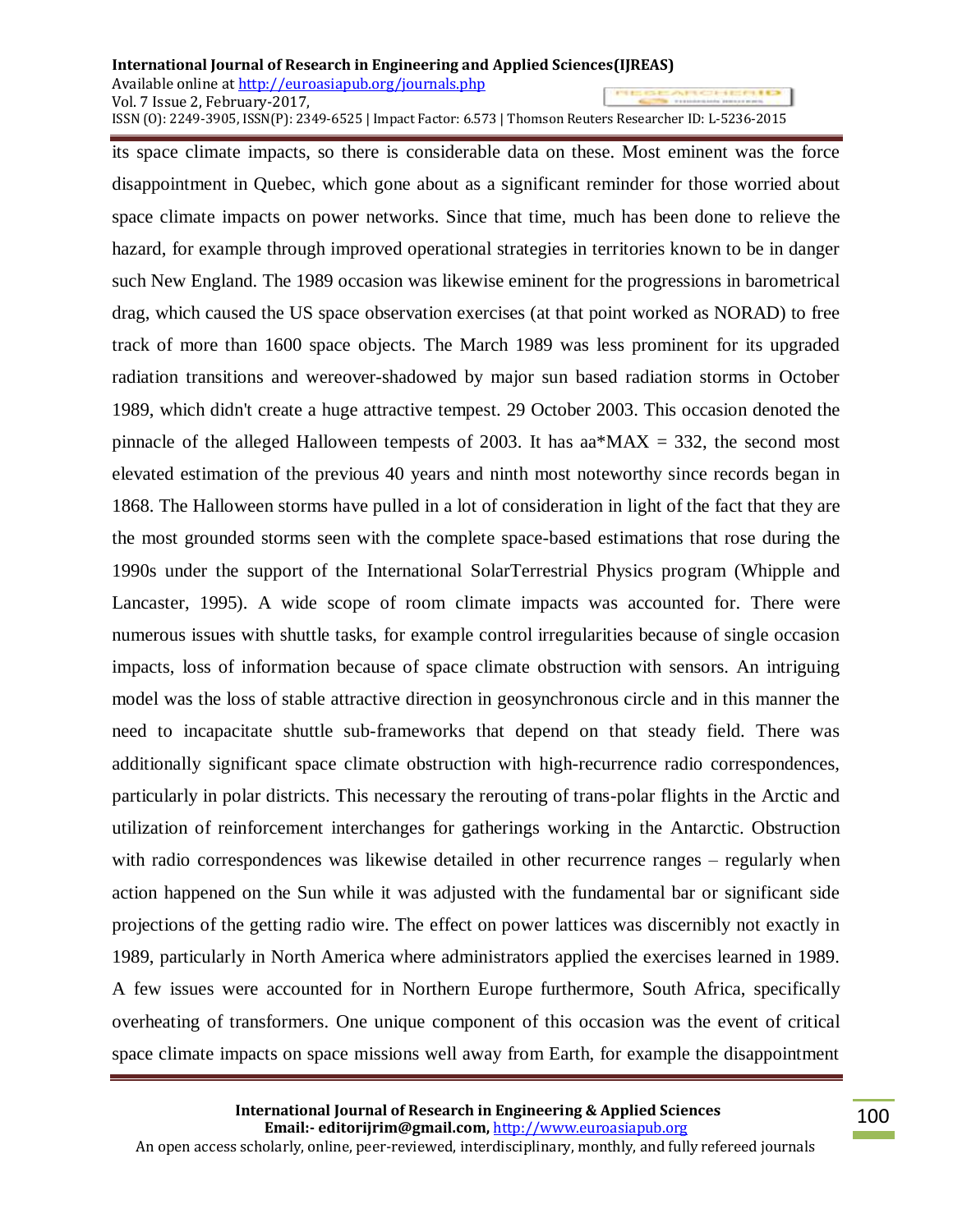of the radiation screen on NASA's Mars Odyssey strategic serious obstruction in the star trackers on ESA's Mars Express crucial.

*1 and 2 September 1859.* This is the exceptional space climate occasion on which we have any noteworthy information and was the peak of an all-inclusive time of room climate action from 28 August to 9 September 1859. It is regularly named the Carrington occasion to pay tribute to Richard Carrington, one of two cosmologists who watched the sun based flare that started the occasion (Carrington, 1859; Hodgson, 1859). These perceptions denoted the disclosure of sun based flares. An immense attractive tempest began nearly 17 hours after the flare and proceeded for exactly 36 to 48 hours. This proposes the sunlight based ejecta (coronal mass discharge) that controlled the tempest went at a rapid  $(-2400 \text{ km s-1})$ . During the tempest, splendid aurorae were seen the world over and coming to down to geomagnetic scopes as low as 20° (Green and Boardsen, 2006). The tempest incited solid flows in transmit frameworks, which were propelled correspondence arrangement of the time. By 1859 land-based transmit frameworks had been widely sent in Europe and North America and these experienced numerous issues during the tempest – see Boteler (2006) for a broad conversation of this issue. We additionally have a helpful arrangement of magnetometer information from 1859.

Perceptions made at Kew in London indicated that there was sharp 100 nT attractive beat at the hour of the flare (for example see Boteler (2006) for a proliferation of the Kew magnetometer chronicles for the entire tempest time frame). We currently perceive this heartbeat as a"attractive sew" emerging when the flare X-beams upgrade the plasma thickness at heights around 100 km. At this height the particle elements are commanded by crashes with neutrals yet the electron are collisionless. Subsequently the plasma creates a noteworthy cross-field current – and it is this current, improved by the flare-prompted ionization, that produces the attractive sew. Another important magnetometer perception from the Carrington occasion is the huge wretchedness (~1600 nT) in the field saw at Mumbai in India (Tsurutani et al, 2003). This is a gigantic bother for station at such low geomagnetic scopes – very nearly multiple times bigger than seen at some other low scope station and at some other time. Another bit of proof has risen up out of intermediary examines, explicitly investigations of gases caught in ice-centers. These show that a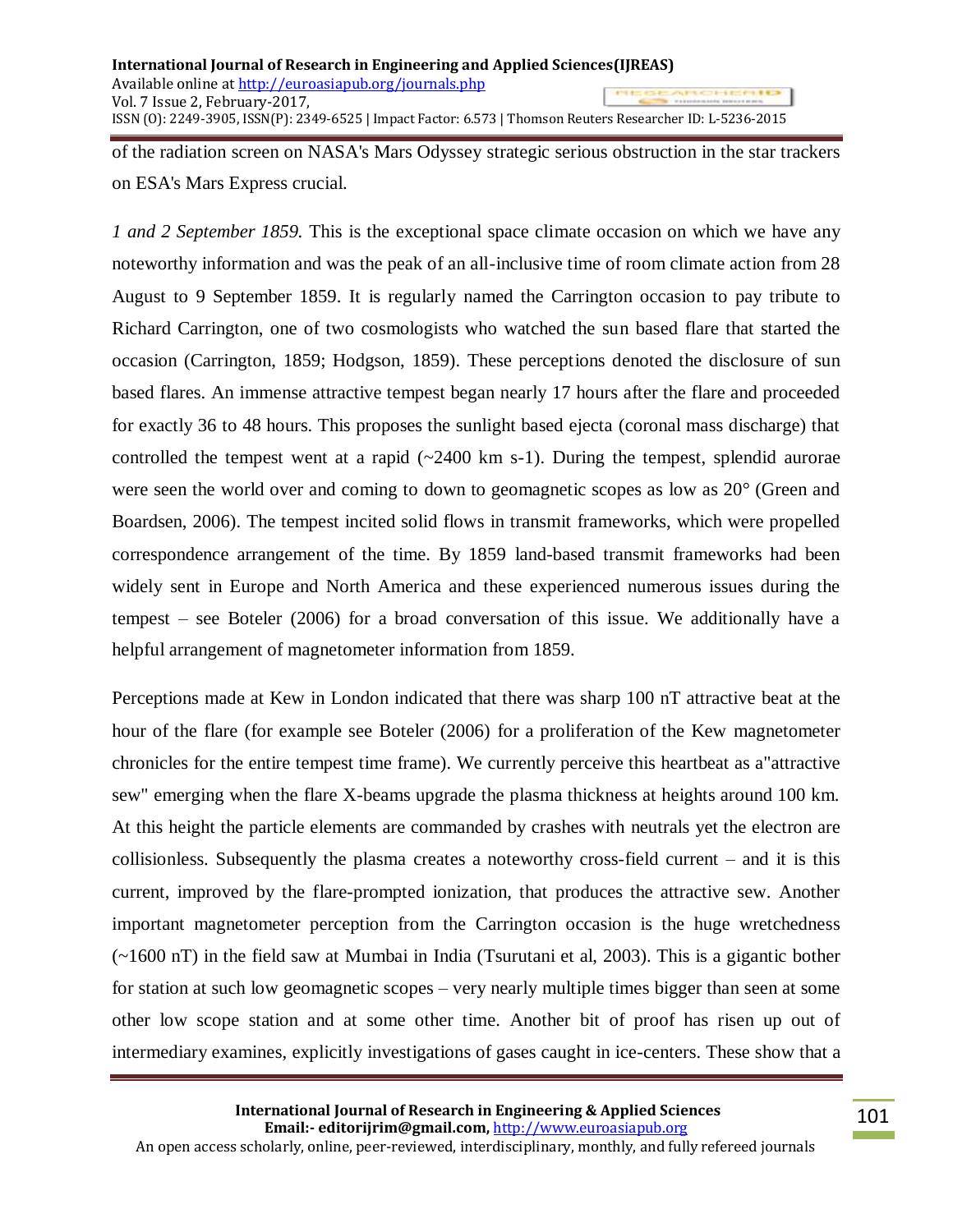huge abundance of nitrates was caught in the ice layer kept in 1859, firmly recommending that there was a gigantic creation of nitrates in Earth's air around the hour of the Carrington space climate occasion (Shea et al, 2006). The ice center intermediary information proposes that the Carrington occasion had the biggest influence of any sunlight based radiation tempest of the previous 450 a long time. The Carrington occasion is currently generally utilized as the standard case of extraordinary space climate. It is an away from of an exceptionally outrageous occasion as far as the lively molecule radiation arriving at the Earth, as far as the short travel time of the sunlight based ejecta that caused the attractive tempest and in the size of that storm as prove by auroraperceptions to exceptionally low geomagnetic scopes. The space climate effect of the occasion was unobtrusive – primarily showing up through interruption to broadcast administrations, which were at that point turning into a significant component in mediumseparation interchanges, for example between urban communities what's more, across railroad systems. The utilization of electric broadcast for worldwide correspondences was as yet 10 years or two later on, so the tempest had little effect on worldwide exercises. The other significant advancements of that time were not delicate to space climate. These include:

• Increasing utilization of steam power for significant vehicle frameworks with wind power still a main consideration for sea transport

- Maritime route dependent on optical and mechanical gadgets, for example, sextants also, chronometers
- Universal utilization of draft creatures for short range transport
- Communication by composed reports conveyed by the above vehicle frameworks

• Well-settled utilization of steam power for modern hardware yet with water and wind power despite everything utilized in certain applications, for example, processing of grain and material

- Intensive utilization of human physical exertion across industry
- Use of coal for warming of structures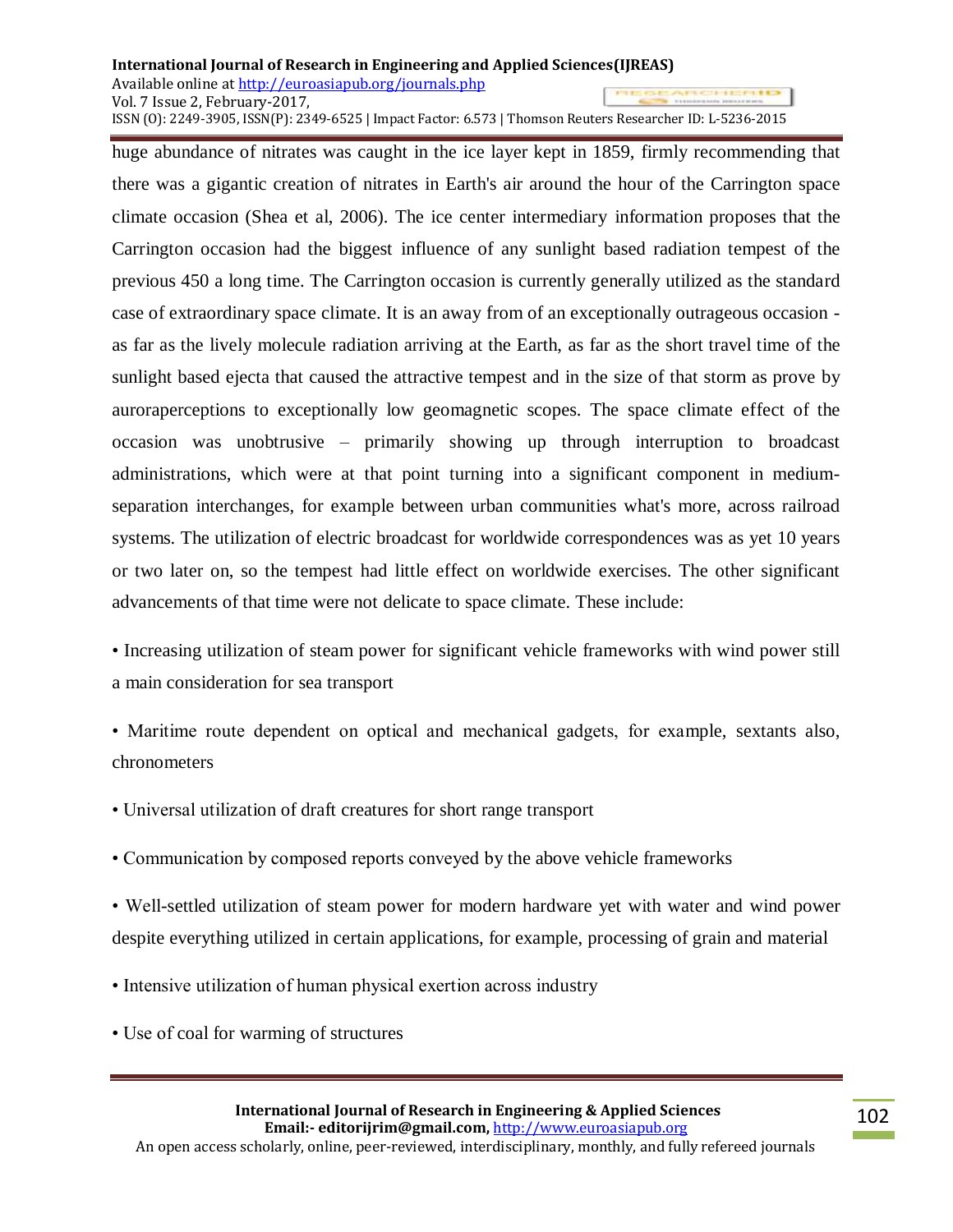### • Use of gas got from coal for lighting

• Optical transmit frameworks for rapid interchanges on basic courses in spite of the fact that these were step by step being supplanted by the electric transmit

Consequently the universe of 1859 was ruled by a scope of advancements that, with the special case of the electric broadcast, were coldhearted toward space climate. Thus the Carrington occasion was close to an intriguing irritation to that world. The circumstance today is altogether different. The innovations of 1859 have step by step been resigned and supplanted by innovations that have improved the way of life around the world – with a great part of the change occurring in the course of the last forty to fifty years, for example the move away from steam power in transport frameworks. Lamentably, a significant number of these advances have carried a more noteworthy affectability to space climate particularly through utilization of electrical force and space-based framework. There is critical proof that a rehash of the Carrington occasion would challenge activity of both force matrices and rocket. The test to control matrices would come if the occasion were to produce geo-magnetically actuated flows over a wide scope of scopes, for example past the sub-aurora scopes where the most noticeably awful issues have recently been recorded. These impacts could reach out to lower scopes where there are huge populaces and along these lines across the board cultural reliance on the solid activity of electrical force frameworks. For instance, it has been evaluated that a rehash of the Carrington occasion could seriously harm the US power framework with unfriendly monetary effect in the scope of one to two trillion dollars (Space Studies Board, 2008). The affectability of intensity frameworks to serious space climate may additionally increment as we try to abuse sustainable wellsprings of electrical force (sunlight based, wind, tides and hydro) which may be situated a long way from populace focuses. For instance, it has been recommended that what's to come engineering of intensity age in Europe should misuse sunlight based force frameworks situated in Southern Europe and North Africa, in addition to wind and tidal force frameworks dependent on the Atlantic edge. This engineering is alluring as it would give huge scope power age while tending to significant concerns such environmental change and security of supply.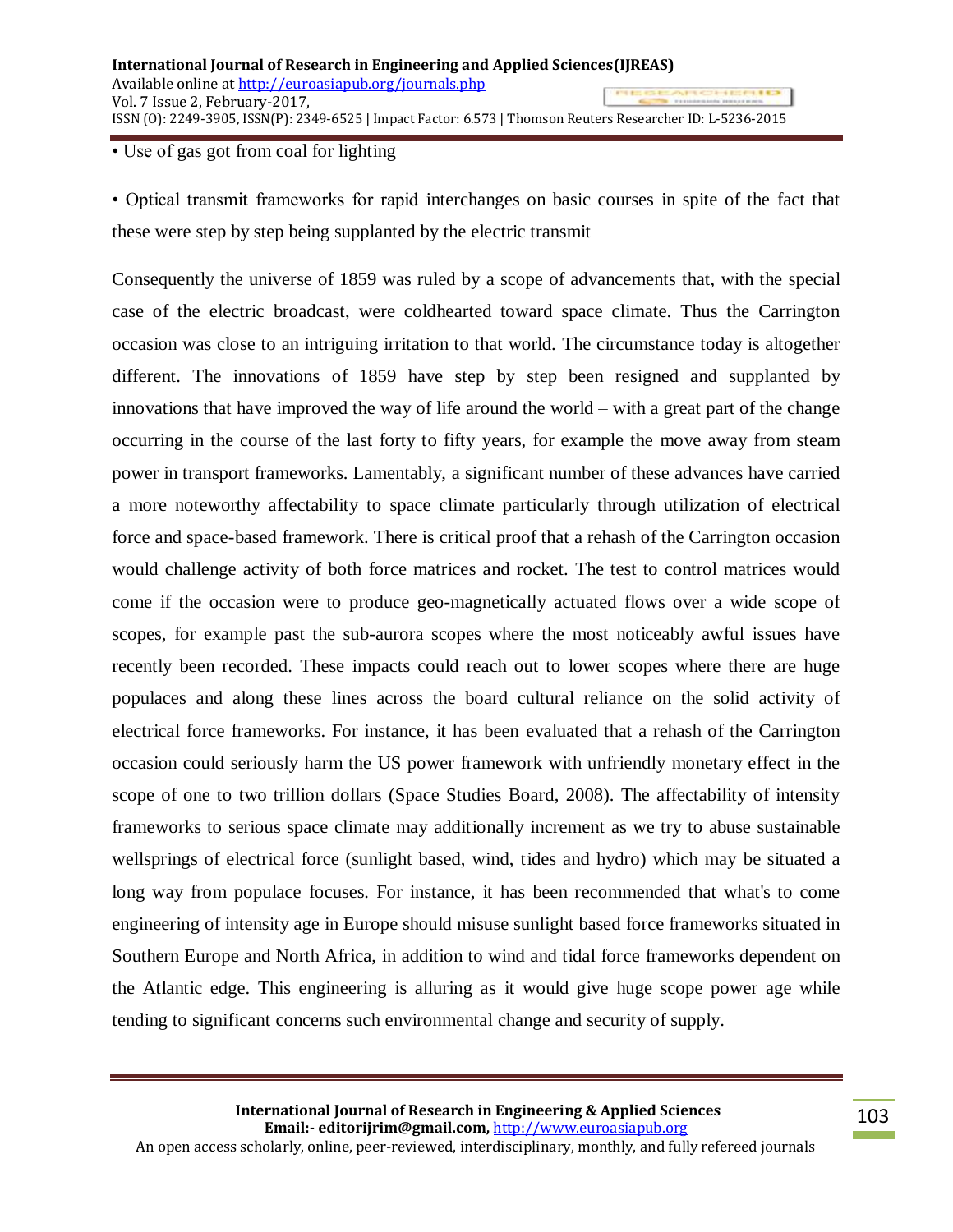Be that as it may, it would require long separation transmission of electrical force and therefore could be defenseless if an extreme space climate storm were to instigate flows across Europe and down in North Africa. It is along these lines significant that new force models are structured to relieve extreme space climate occasions.

The test to rocket (and in this manner to space-based foundation for interchanges, route and earth reconnaissance) would originate from the extreme radiation condition. This would can possibly upset and even wreck an enormous piece of the operational rocket armada, particularly through single occasions impacts, for example, bit-flipping and lock up furthermore, through corruption of sun based force exhibits. The effect on the worldwide shuttle armada has been displayed by Odenwald et al (2006). They assessed the worldwide monetary effect at 44 billion dollars as far as loss of pay from space-based administrations and 24 billion dollars regarding shuttle misfortunes.

The Carrington occasion is a believable case of an extreme space climate occasion. We know in diagram what occurred on 1 and 2 September 1859 and our insight into the fundamental material science reveals to us that a recurrent will happen one day. Undoubtedly, there is no logical motivation to avoid the likelihood that a greater occasion will happen one day. What we don't know with any assurance is the probability of a rehash inside, state, the following century, not to mention the following thousand years. This is an open issue that necessities further research.

Meanwhile we should utilize the Carrington occasion as our authoritative case of a serious space climate occasion. It gives solid proof that the Sun can periodically deliver occasions that will challenge key advances that have risen in the course of recent years what's more, that are currently basic supporting for the economy and for society as some time.

# **OTHER APPROACHES TO SPACE WEATHER RISKS**

### *Proxy*

One approach to assemble longer time arrangement datasets is to search for intermediary information – something in the earthbound condition whose traits mirror the conditions winning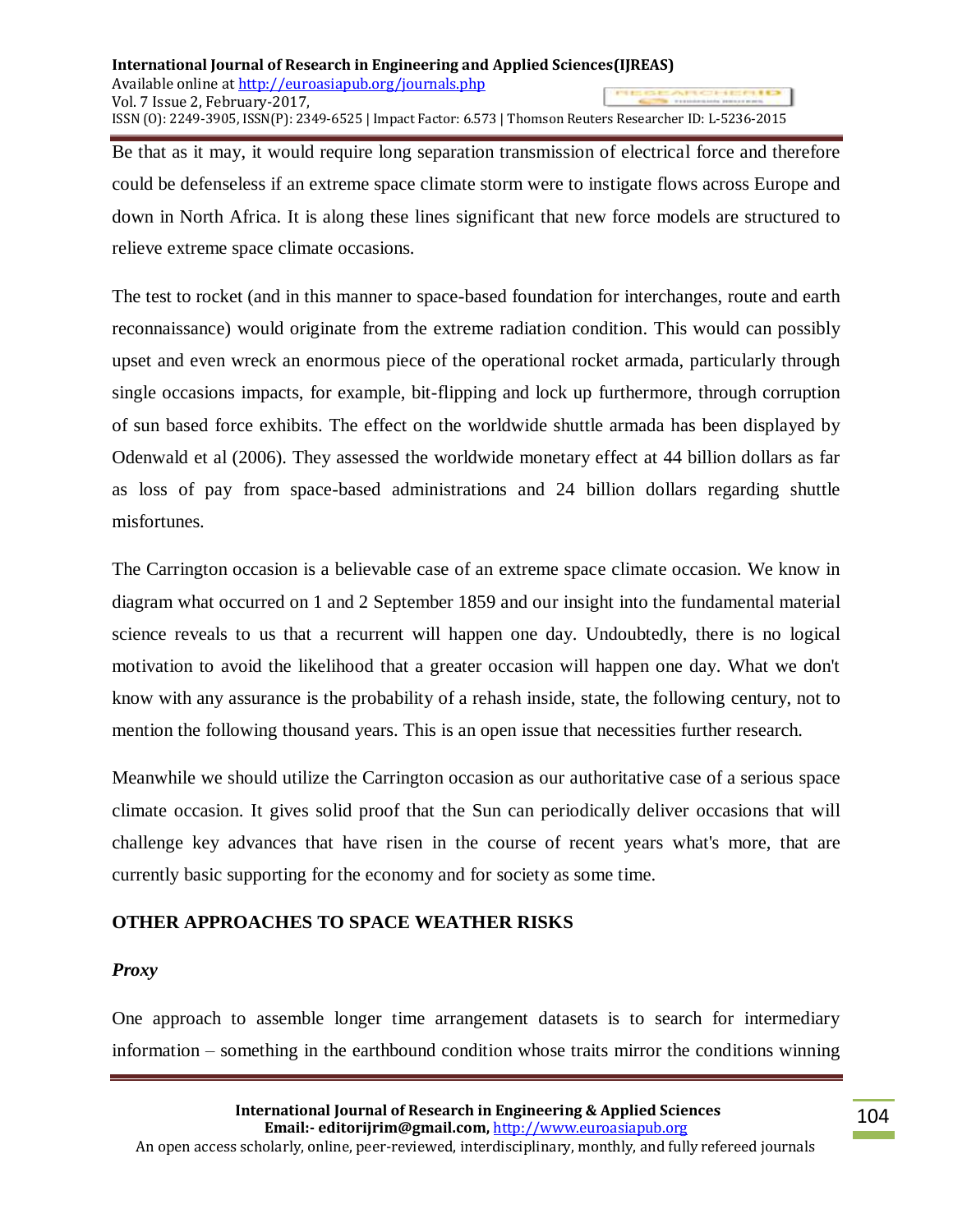when that thing was shaped. One important model is the creation of cosmogenic isotopes by the cooperation of vigorous molecule radiation with the air. In the event that those isotopes are caught in a freely dateable store (for example yearly ice layers in the changeless icesheets), they can be utilized to evaluate the radiation influence impinging on the Earth in the year of store. This procedure has been utilized to assess radiation influences over the past a few hundred years and keeps on giving bits of knowledge into the event of major radiation occasions (Shea et al, 2006). Along these lines intermediary information are turning into an incredible asset for evaluating the authentic event of high influence radiation occasions. Be that as it may, we ought to note that they don't give data on short-live extremely high motion occasions.

# *Space Weather in Other Solar Systems*

Nevertheless, up to this point, no middle person has been perceived that can give information on the recorded degrees of geomagnetic activity. Right now need to find various systems for looking over the various pieces of room atmosphere that rise up out of geomagnetic activity. One likelihood here is to endeavor to watch space atmosphere in similar sublime bodies. If that were possible, we would have quantifiably free estimations of room atmosphere and could begin to follow the quantifiable philosophy used to analyze neighborhood ordinary dangers, for instance, flooding. By and large we would have put space atmosphere in a greater setting where it transforms into a close by wonder. This makes the approach engaging anyway very testing.

The goal eminent bodies must have a lone star that resembles the Sun, for instance apparition type G, an enormous convection zone in the outside bit of the star in order to give a dynamo for time of appealing fields, and a similar rotate rate to drive that dynamo. There are different such systems inside 100 light-significant lots of Earth and drives in galactic instrumentation are opening up potential results to watch space atmosphere wonders in those systems. For example, fantastic flares have for a long while been observed using space-based X-pillar instruments. In any case, much galactic viewing has focused on progressively weighty things and thusly there is limited data on flares on G-type stars. However, there is little to stop the headway of a suitable watching program other than the need to secure adequate telescope time.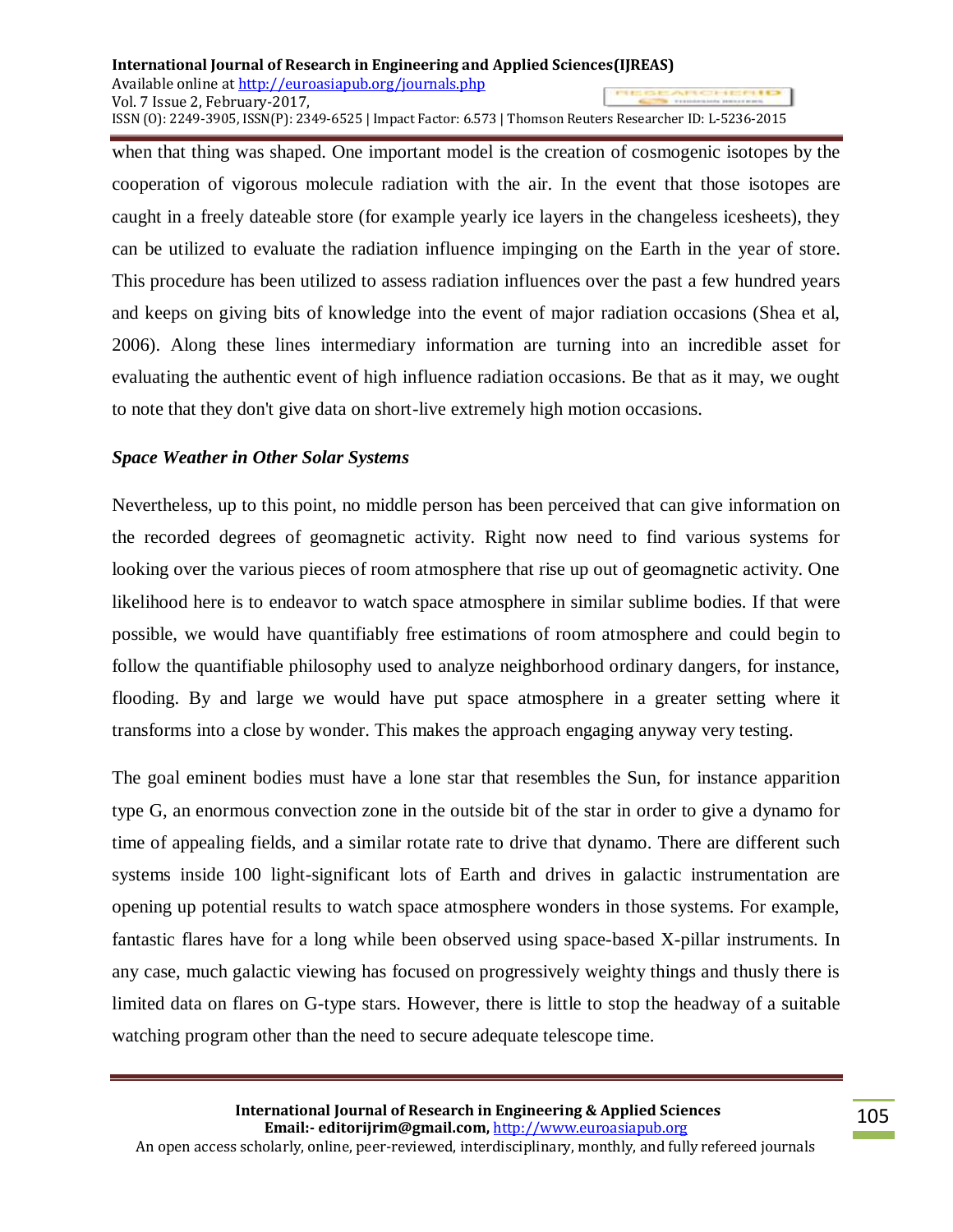Another space atmosphere wonder that we may see in other superb bodies is the cyclotron maser outpouring from aurora on charged planets in those magnificent bodies. This is the wonder known as aurora kilometric radiation at Earth and its capacity responds to the level of room development in the magnetosphere. There is starting at now huge excitement for watching cyclotron maser release from exo-planets as it will give an approach to perceive charged exoplanets and as needs be universes that have a couple security from immense radiation and from climatic crumbling by magnificent breezes. Work in this region prescribes that cyclotron maser release from exo-planets will be conspicuous by the best in class period of radio telescopes, for instance, LOFAR and SKA (Zarka, 2007). In any case, the repeat cut-off constrained by Earth's ionosphere will probably confine observations to greater exo-planets with outpourings in the MHz go. Impression of cyclotron maser surges from Earth-like planets will apparently require course of action of a fragile low-repeat radio telescope in space or on the Moon (Lockwood, 2007).

### *Physics Based Modelling*

The past segments have demonstrated that we have constrained chances to evaluate the dangers of outrageous space climate by means of factual examination of perceptions. We in this manner consider regardless of whether the displaying of space climate can give an elective methods for evaluating hazard. On a basic level, we can utilize demonstrating to investigate a scope of room climate situations from calm to direct to outrageous conditions and accordingly collect data that would require hundreds of years on the off chance that we needed to trust that nature will give models. In any case, this approach will work just if the demonstrating appropriately portrays outrageous conditions. This is basically a prerequisite for the models to be material science based and, specifically, to catch the material science grinding away in extraordinary occasions. We can't utilize numerical models for this reason as they are dependable just under normal conditions (for example key contributions inside a couple of standard deviations of the mean) and frequently create odd outcomes when given extraordinary conditions, a long ways past those used to assemble the model. These outcomes don't show a disappointment of the numerical model, but instead its improper use.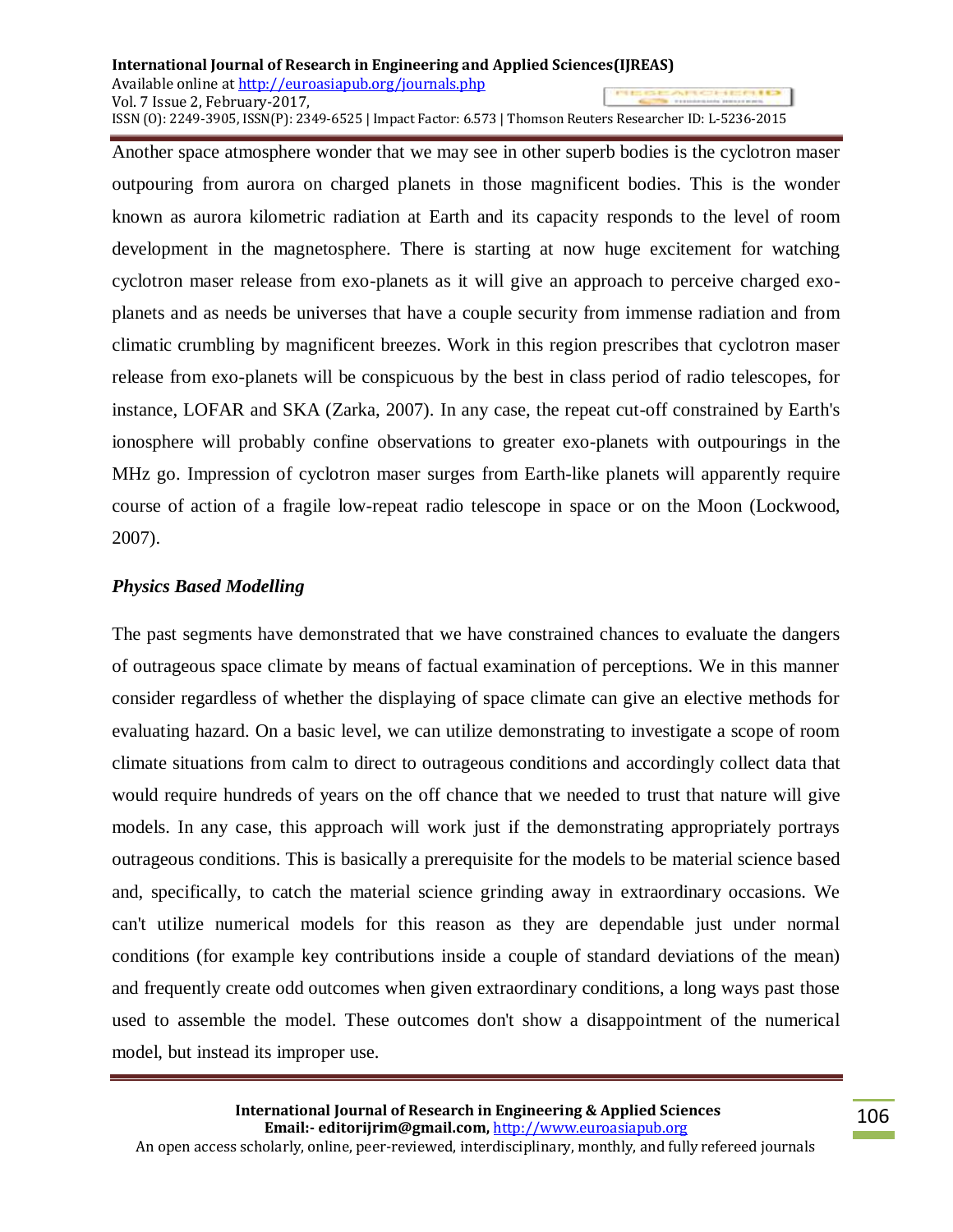Therefore we look to distinguish a portion of the key material science grinding away in outrageous occasions and accordingly distinguish zones that ought to be key focuses for examine on space climate models. In typical conditions, the magnetosphere mitigates the space climate impacts instigated by the sun based wind and by astronomical radiation. These impacts are diminished as they proliferate into the shut attractive field lines that envelope a large portion of the Earth's surface, environment and close Earth space. Just the polar locales, where the attractive field lines are typically open to the interplanetary medium, are presented to the most exceedingly terrible impacts. During extreme geomagnetic storms, there is a tremendous increment in the measure of open attractive motion, so that the attractive field lines at mid, or even low, scopes become open to the sun oriented breeze. This is obviously exhibited by the colossal development of the aurora oval during serious tempests. It is this development that creates numerous unfavorable space climate impacts. The aurora electro-jet will be moved to mid-scopes extraordinarily expanding the danger of geo-magnetically instigated flows in those locales. The nearness of aurora at mid-scopes will likewise affect trans-ionospheric radio proliferation, for example molecule precipitation will modify the structure of the E locale ionosphere, expanded choppiness will produce solid shine impacts. Aurora warming will change the thickness and piece of the mid-scope thermosphere prompting changes to shuttle drag and in the structure of the F area ionosphere.

# **LIKELY FUTURE STAGE**

As the countries of the world become increasingly industrialized, as populaces develop and as desires for ways of life rise, interest for radiocommunication administrations will increment. Travel postpones too imply that future patterns will see progressively close to home point-topoint correspondence contacts as venture times rise and traffic matrix locks become increasingly normal. All the world is looking for access to a cell phone, a TV and an Internet connect. Simultaneously there must be increments in levels of reconnaissance and common security. So the radio range is an advantage of developing significance to industry, individual interchanges and common assurance. However it is of limited size, and notwithstanding the moves towards ever-expanding frequencies, the following decade will see critical increments in radio utilization.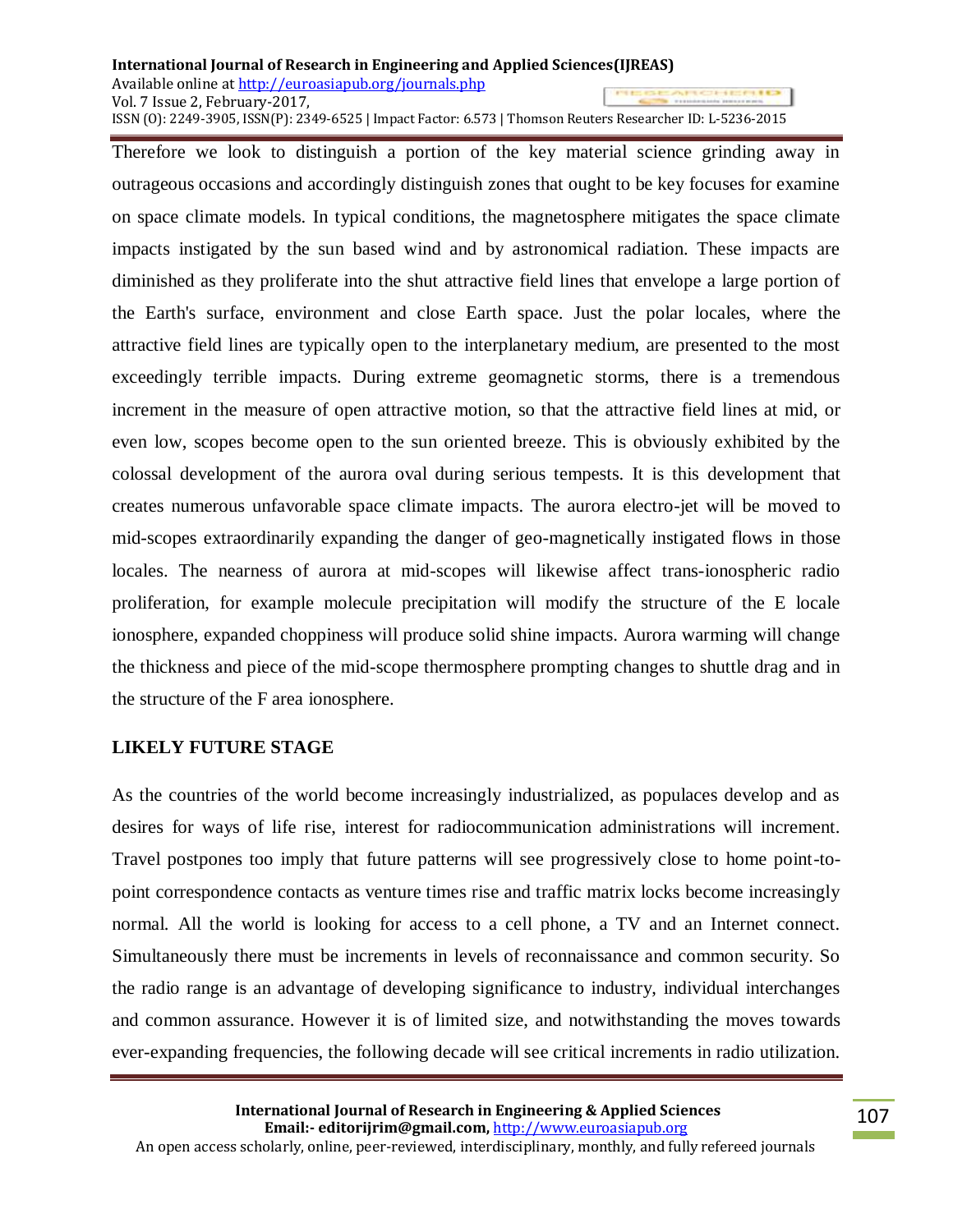In this way to maintain a strategic distance from or limit clog, range the board methods must keep side by side of interest.

Current methods for recurrence distribution and the related national task courses of action inside the provisions of the ITU Radio Regulations are known to be horribly wasteful. Request what's more, accessible unearthly groups received at Radio Conferences, held now and again to audit and update these guidelines, are commonly ineffectively coordinated in spite of the sincere undertakings of those included to create evenhanded arrangements. There is little handle of the limit of the range. Endeavors at conceiving strategies to guarantee administration dependability and similarity security from co-channel and contiguous channel administrations are typically subservient to meeting every expressed necessity. The inactivity of the framework mitigates against streamlining range use and there is absence of adaptability to react to evolving necessities. Numerous assignments are under-utilized with administrators requesting unlimited full-time utilization of these, while by and by they are required for just a small amount of this.

Existing ITU recurrence portions are excessively prohibitive and repress innovative changes. At the equivalent time numerous transmitters perform with poor attributes: horribly too high powers, wasteful radio wires with too wide pillars or sidelobes and superfluous emanation qualities, for example, data transfer capacities and misleading outflows. Various radiation of a similar data, on independent frequencies, duplication in time or from isolated locales is normal.

# **CONCLUSIONS**

There is a dire need to create techniques for evaluating the dangers from extreme space climate. Late logical work (Space Studies Board, 2008) proposes that the most extreme dependable hazard from serious space climate would be harming for our advanced innovative civilization. This hazard has risen in the previous forty or fifty years as societyhas gotten progressively reliant on administrations that endeavor space-based foundation also, long-separation transmission of power.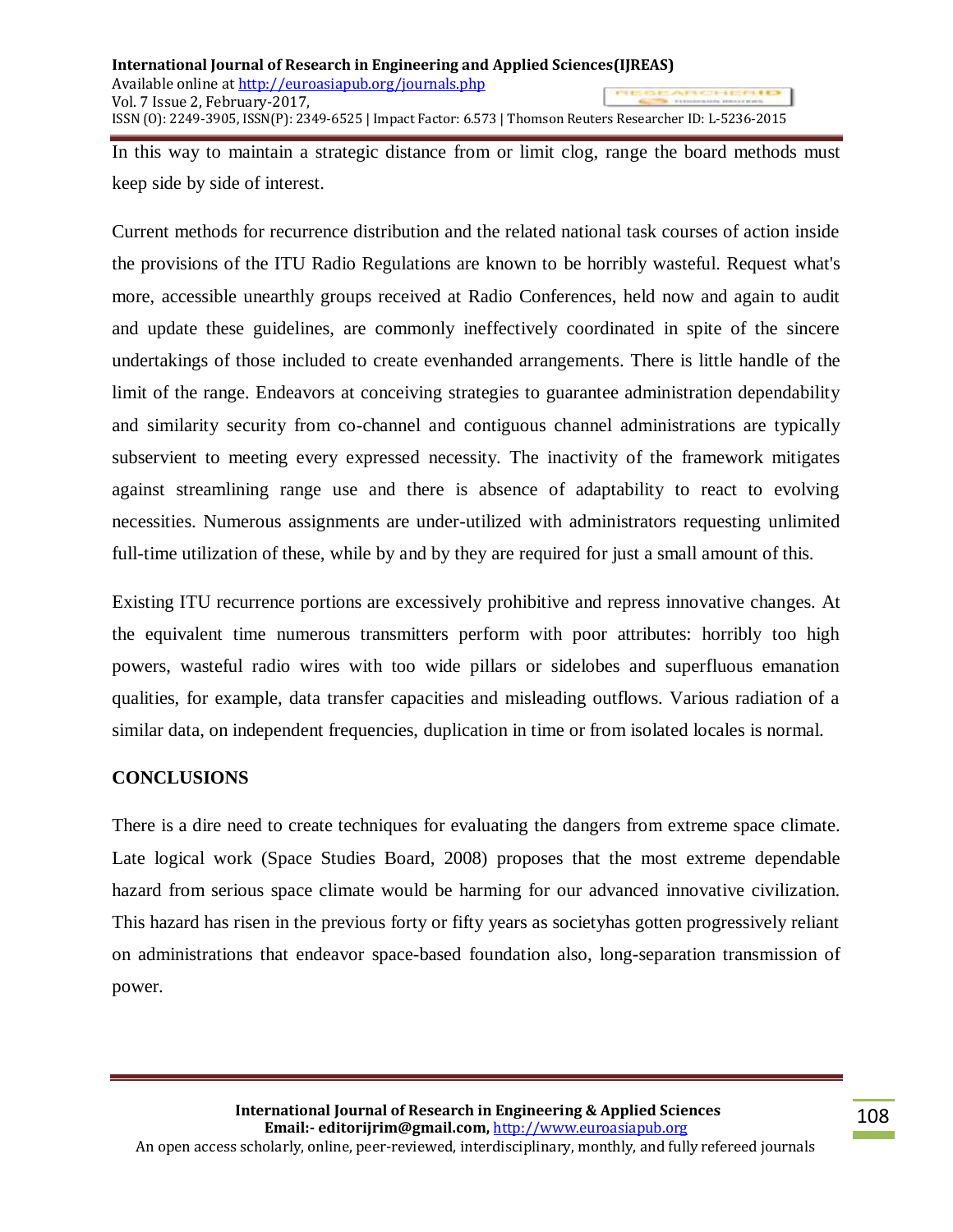Be that as it may, serious space climate falls in the class of low recurrence high effect dangers. These are uncommon occasions that just happen once in numerous decades, however with cataclysmic results. Their low recurrence presents a test to most frameworks of administration since these normally center around prompt issues and focus on longer-term issues just when the results are clarified. In this manner it is indispensable to bring issues to light among approach creators about the results of extreme space climate occasions and of the probability of such occasions happening in a specific time allotment. The ongoing logical propels in portraying the outcomes of an extreme space climate occasion have raised open mindfulness about the issue, for example through articles in famous science magazines. In any case, a lot of that open mindfulness has concentrated on the particular hazard at the following sunlight based most extreme – and does not have the logical point of view this is a hazard that will proceed everlastingly yet adjusted by changes in sun powered action.

It is thusly imperative to evaluate the dangers from serious space climate occasions and, in specific, to create hazard evaluation strategies that equal those used to survey other normal risks. This should create quantitative outcomes that will be important to arrangement producers. As supported by Fisher (2009) it is fundamental that space climate know-how is introduced to strategy producers in manners that are tenable, remarkable and authentic. We contend here that a characteristic perils way to deal with space climate dangers (for example setting up powerful appraisals of event recurrence of significant levels of room climate action) is a basic step in that procedure.

# **REFERENCES**

- 1. Anderson, C. N., Correlation of radio transmission and solar activity, Proc. I. R. E., 16, 297, 1928.
- 2. Anderson, C. N., Notes on the effects of solar disturbances on transatlantic radio transmissions, Proc. I. R. E., 17, 1528, 1929.
- 3. Anderson, C. W., III, L. J. Lanzerotti, and C. G. Maclennan, Outage of the L4 system and the geomagnetic disturbance of 4 August 1972, The Bell Sys. Tech. J., 53, 1817, 1974.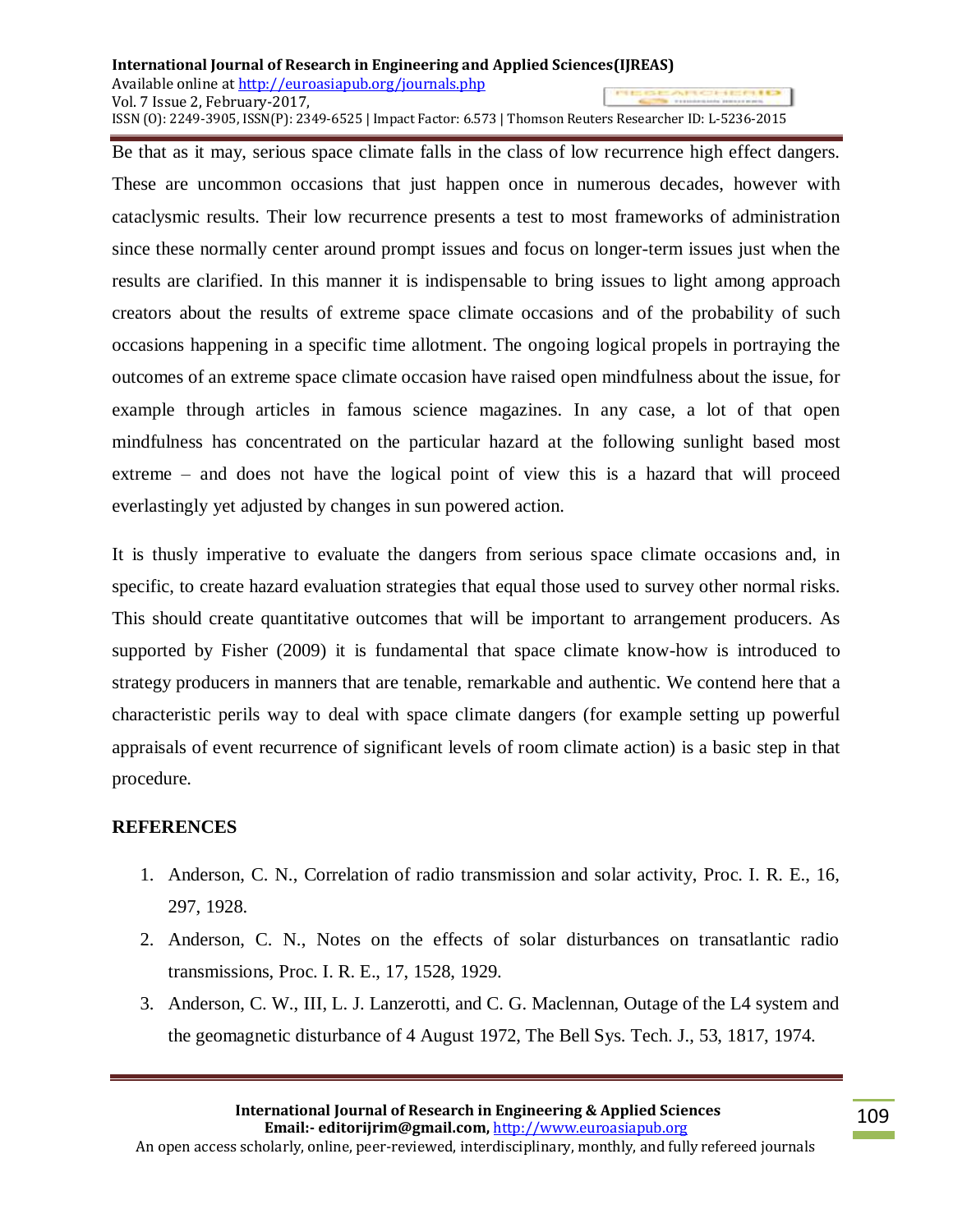- 4. Appleton, E. V., and M. A. F. Barnett, Local reflection of wireless waves from the upper atmosphere, Nature, 115, 333, 1925.
- 5. Baker, D. N., R. D. Balian, P. R. Higbie, et al., Deep dielectric charging effects due to highenergyelectronsinEarth'soutermagnetosphere, J. Electrost., 20, 3, 1987.
- 6. Baker, D. N., S. Kanekal, J. B. Blake, et al., Satellite anomaly linked to electron increase in the magnetosphere, Eos Trans. Am. Geophys. Union, 75, 401, 1994.
- 7. Baker, D. N., An assessment of space environment conditions during the recent Anik E1 spacecraft operational failure, ISTP Newsletter, 6, 8, 1996.
- 8. Baker, D. N., J. H. Allen, S. G. Kanekal, and G. D. Reeves, Disturbed space environment may have been related to pager satellite failure, Eos Trans. Am. Geophys. Union, 79, 477, 1998.
- 9. Bala, B., L. J. Lanzerotti, D. E. Gary, and D. J. Thomson, Noise in wireless systems produced by solar radio bursts, Radio Sci., 37(2), 10.1029/2001RS002488, 2002.
- 10. Barbieri, L. P., and R. E. Mahmot, October-November 2003's space weather and operations lessons learned, Space Weather, Vol. 2, No. 9, S0900210.1029/2004SW000064, 2004.
- 11. Barlow, W. H., On the spontaneous electrical currents observed in the wires of the electric telegraph, Phil. Trans. R. Soc., 61A, 61, 1849.
- 12. Barron, W. R., E. W. Cliver, J. P. Cronin, and D. A. Guidice, Solar radio emission, in Handbook of Geophysics and the Space Environment, ed. A. S. Jura, Chap. 11, AFGL, USAF, 1985. Bastian, T. S., A. O.
- 13. Benz, and D. E. Gary, Radio emission from solar flares, Ann. Rev. Astron. Astrophys., 36, 131, 1998.
- 14. Beech, M., P. Brown, J. Jones, and A. R. Webster, The danger to satellites from meteor storms, Adv. Space Res., 20, 1509, 1997.
- 15. Bell System Technical Journal, Special Telstar Issue, 42, Parts 1, 2, 3, July 1963.
- 16. Benz, A. O., Millisecond radio spikes, Solar Phys., 104, 99, 1986.
- 17. Beech, M., P. Brown, J. Jones, and A. R. Webster, The danger to satellites from meteor storms, Adv. Space Res., 20, 1509, 1997.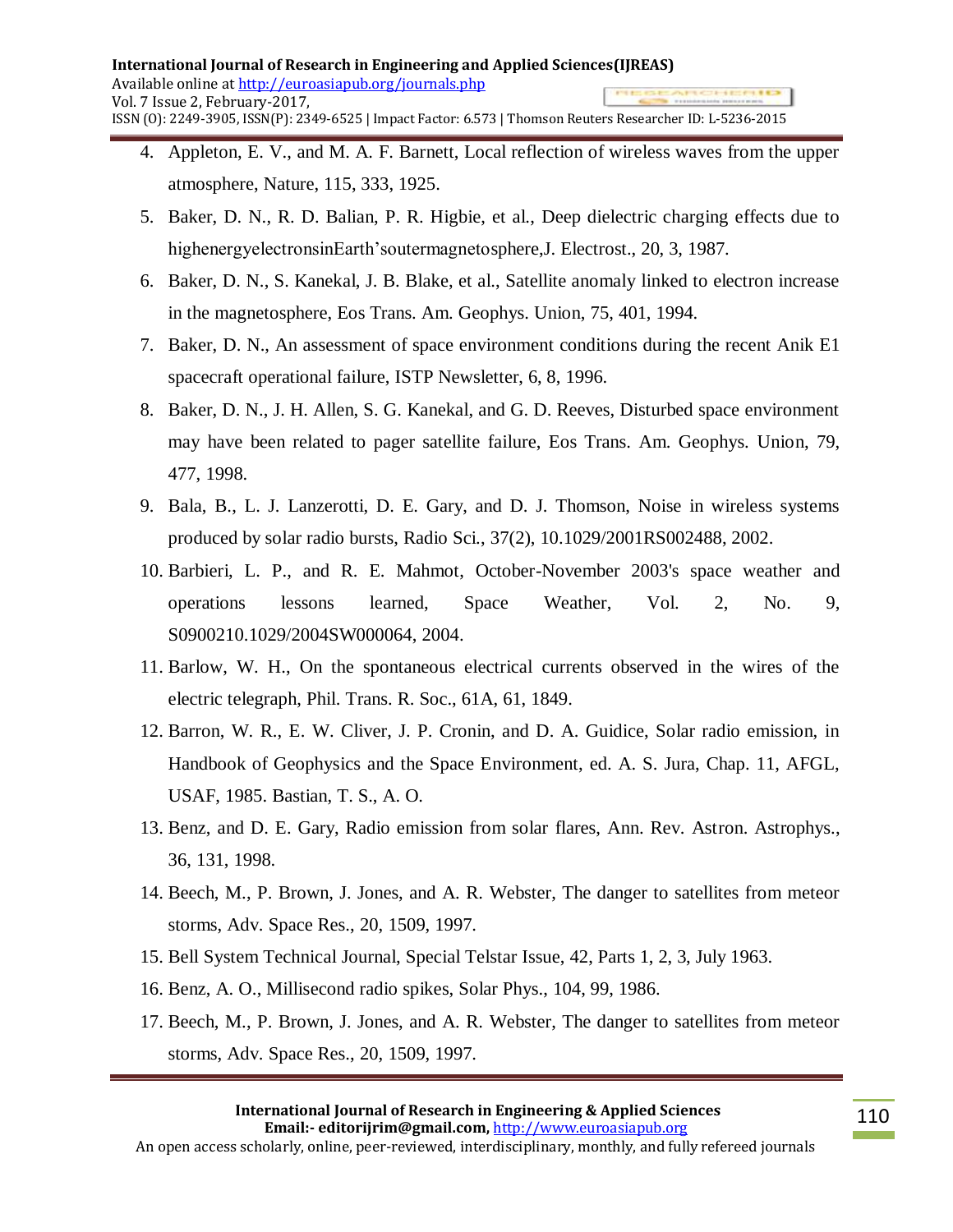- 18. Boteler, D. H., and G. Jansen van Beek, August 4, 1972 revisited: A new look at the geomagnetic disturbance that caused the L4 cable system outage, Geophys. Res. Lett., 26, 577, 1999.
- 19. Breit, M. A., and M. A. Tuve, A test of the existence of the conducting layer, Nature, 116, 357, 1925.
- 20. Carrington, R. C., Observation of the Spots on the Sun from November 9, 1853, to March 24, 1863, Made at Redhill, William and Norgate, London and Edinburgh, 167, 1863.
- 21. Castelli, J. P., J. Aarons, D. A., Guidice, and R. M. Straka, The solar radio patrol network of the USAF and its application, Proc. IEEE, 61, 1307, 1973.
- 22. Chapman, S., and J. Bartels, Geomagnetism, 2 vols, Oxford Univ. Press, 1940.
- 23. Clark, Arthur C., Extra-Terrestrial Relays –Can Rocket Stations Give World-Wide Radio Coverage? Wireless World, 305, October 1945.
- 24. Cliver, E. W., Solar activity and geomagnetic storms, Eos, Trans. AGU, 75, 569, 1994.
- 25. Czech, P., S. Chano, H. Huynh, and A. Dutil, The Hydro-Quebec system blackout of 13 March 1989: System response to geomagnetic disturbance, Proc. EPRI Conf. Geomagnetically Induced Currents, EPRI TR-100450, Burlingame, CA, 19, 1992.
- 26. Fagen, M. D., A History of Science and Engineering in the Bell System, Bell Tel. Labs., Inc., Murray Hill, NJ, 1975.
- 27. Garrett, H. B., The charging of spacecraft surfaces, Revs. Geophys., 19, 577, 1981.
- 28. Gary, D. E., and C. U. Keller, eds., Solar and Space Weather Radiophysics, Springer, Heidelberg, 2004.
- 29. Gordon, G. D., and W. L. Morgan, Principals of Communications Satellites, John Wiley, New York, 178-192, 1993.
- 30. Guidice, D. A., and J. P. Castelli, Spectral characteristics of microwave bursts, in Proc. NASA Symp. High Energy Phenomena on the Sun, Goddard Space Flight Center, Greenbelt, MD, 1972.
- 31. Gussenhoven, M. S., and E. G. Mullen, Geosynchronous environment for severe spacecraft charging, J. Spacecraft Rockets, 20, 26, 1983.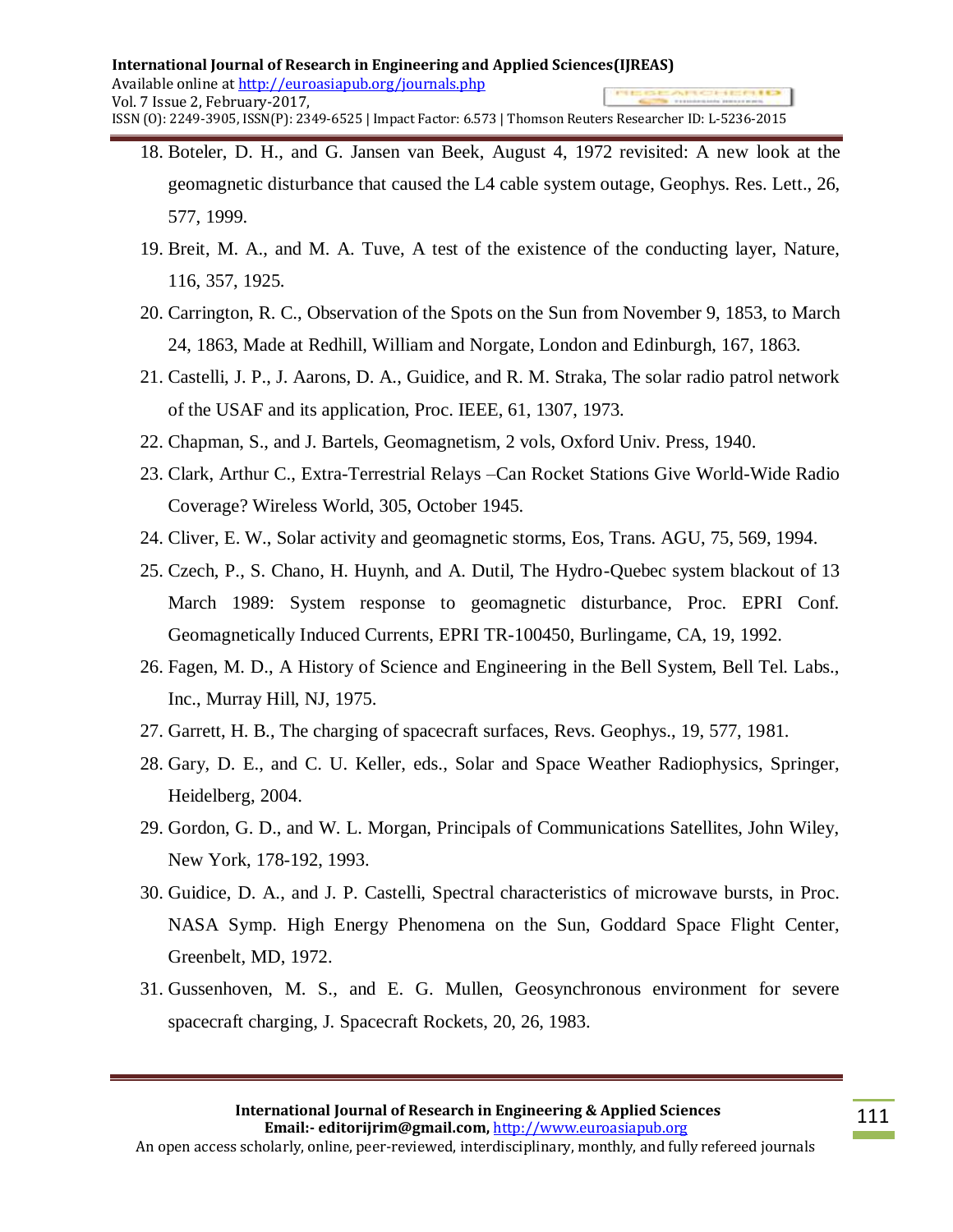- 32. Hey, J. S., Solar radiations in the 4 –6 metre radio wavelength band, Nature, 158, 234, 1946.
- 33. Hey, J. S., The Evolution of Radio Astronomy, Neale Watson Academic Pub. Inc., New York, 1973. Hunten, D. M., J.-C.
- 34. Gerard,andL.M.Francois,Theatmosphere'sresponsetosolar irradiation, in The Sun in Time, ed. C. P. Sonett, M. S. Giampapa, and M. S. Matthews, Univ. Arizona Press, Tucson, 463, 1991. IBM Journal of Research and Development, 40, 1-136, 1996.
- 35. Isliker, H., and A. O. Benz, Catalogue of 1 –3 GHz solar flare radio emission, Astron. Astrophys. Suppl. Ser., 104, 145, 1994.
- 36. Koons, H. C., Characteristics of electrical discharges on the P78-2 satellite (SCATHA), 18th Aerospace Sciences Meeting, AIAA 80-0334, Pasadena, CA, 1980.
- 37. Koons, H., C., J. E. Mazur, R. S. Selesnick, J. B. Blake, J. F. Fennel, J. L. Roeder, and P. C. Anderson, The Impact of the Space Environment on Space Systems, Engineering and Technology Group, The Aerospace Corp., Report TR-99(1670), El Segundo, CA, 1999.
- 38. Kundu, M. R., Solar Radio Astronomy, Interscience, New York, 1965.
- 39. Lanzerotti, L. J., C. S. Roberts, and W. L. Brown, Temporal Variations in the Electron Flux at Synchronous Altitudes, J. Geophys. Res., 72, 5893, 1967.
- 40. Lanzerotti, L. J., Penetration of solar protons and alphas to the geomagnetic equator, Phys. Rev. Lett., 21, 929, 1968.
- 41. Lanzerotti, L. J., C. Breglia, D. W. Maurer, and C. G. Maclennan, Studies of spacecraft charging on a geosynchronous telecommunications satellite, Adv. Space Res., 22, 79, 1998.
- 42. Lanzerotti, L. J., C. G. Maclennan, and D. J. Thomson, Engineering issues in space weather, in Modern Radio Science, ed. M. A. Stuchly, Oxford, 25, 1999.
- 43. Lanzerotti, Space weather effects on technologies, in Space Weather, ed. P. Song, H. J. Singer, and G. L. Siscoe, Am. Geophys. Union, Washington, 11, 2001a.
- 44. Lanzerotti, Space weather effects on communications, in Space Storms and Space Weather Hazards, ed. I. A. Daglis, Kluwer, Holland, 313, 2001b.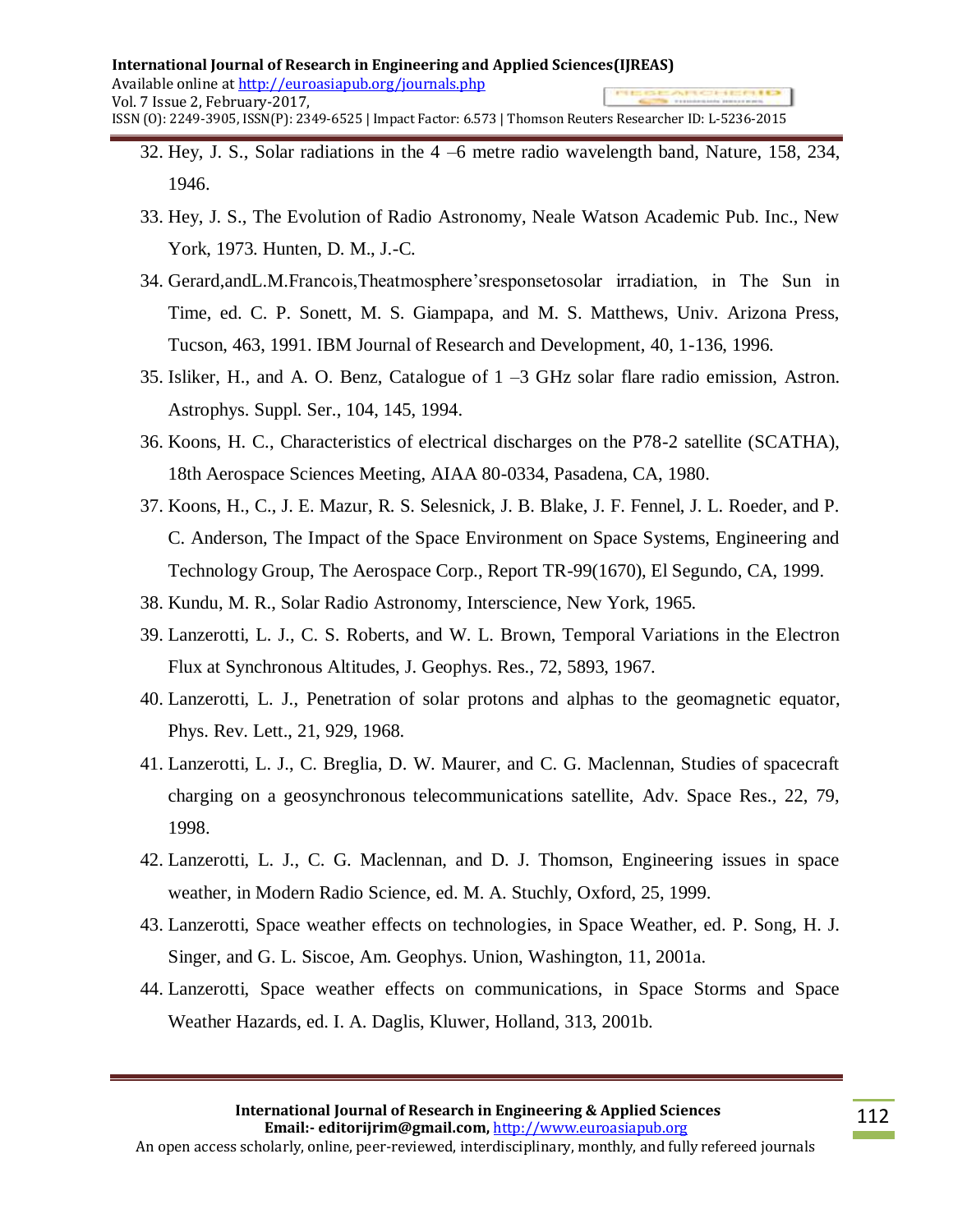- 45. Lezniak, T. W. and J. R. Winckler, Structure of the Magnetopause at 6.6 RE in Terms of 50- to 150-kev Electrons, J. Geophys. Res., 73, 5733, 1968.
- 46. Marconi, G., Radio communication, Proc. IRE, 16, 40, 1928. McBride, N., The importance of the annual meteoroid streams to spacecraft and their detectors, Adv. Space Res., 20, 1513, 1997.
- 47. Medford, L. V., L. J. Lanzerotti, J. S. Kraus, and C. G. Maclennan, Trans-Atlantic earth potential variations during the March 1989 magnetic storms, Geophys. Res. Lett., 16, 1145, 1989.
- 48. Mizera, P. F., A summary of spacecraft charging results, J. Spacecraft Rockets, 20, 438, 1983.
- 49. Nita, G. M., D. E. Gary, and L. J. Lanzerotti, Statistics of solar microwave burst spectra with implications for operations of microwave radio systems, Space Weather, 2, S11005, doi:10.1029/2004SW000090, 2004.
- 50. Paulikas, G. A., J. B. Blake, S. C. Freden, and S. S. Imamoto, Boundary of Energetic Electrons during the January 13-14, 1967, Magnetic Storm, J. Geophys. Res., 73, 5743, 1968.
- 51. Paulikas, G. A. and J. B. Blake, Penetration of Solar Protons to Synchronous Altitude, J. Geophys. Res., 74, 2162, 1969.
- 52. Picholtz, R. L., Communications by means of low Earth orbiting satellites, in Modern Radio Science 1996, ed. J. Hamlin, Oxford U. Press, 133, 1996.
- 53. Pierce, John R., Orbital Radio Relays, Jet Propulsion, page 153, April 1955.
- 54. Prescott, G. B., Theory and Practice of the Electric Telegraph, IV ed., Tichnor and Fields, Boston, 1860.
- 55. Reeves, G. D., The relativistic electron response at geosynchronous orbit during January 1997 magnetic storm, J. Geophys., Res.,103, 17559, 1998.
- 56. Reid, E. J., How can we repair an orbiting satellite?, in Satellite Communications Physics, ed. R. M. Foster, Bell Telephone Laboratories, 78, 1963.
- 57. Shea, M. A., and D. F. Smart, Space weather: The effects on operations in space, Adv. Space Res., 22, 29, 1998.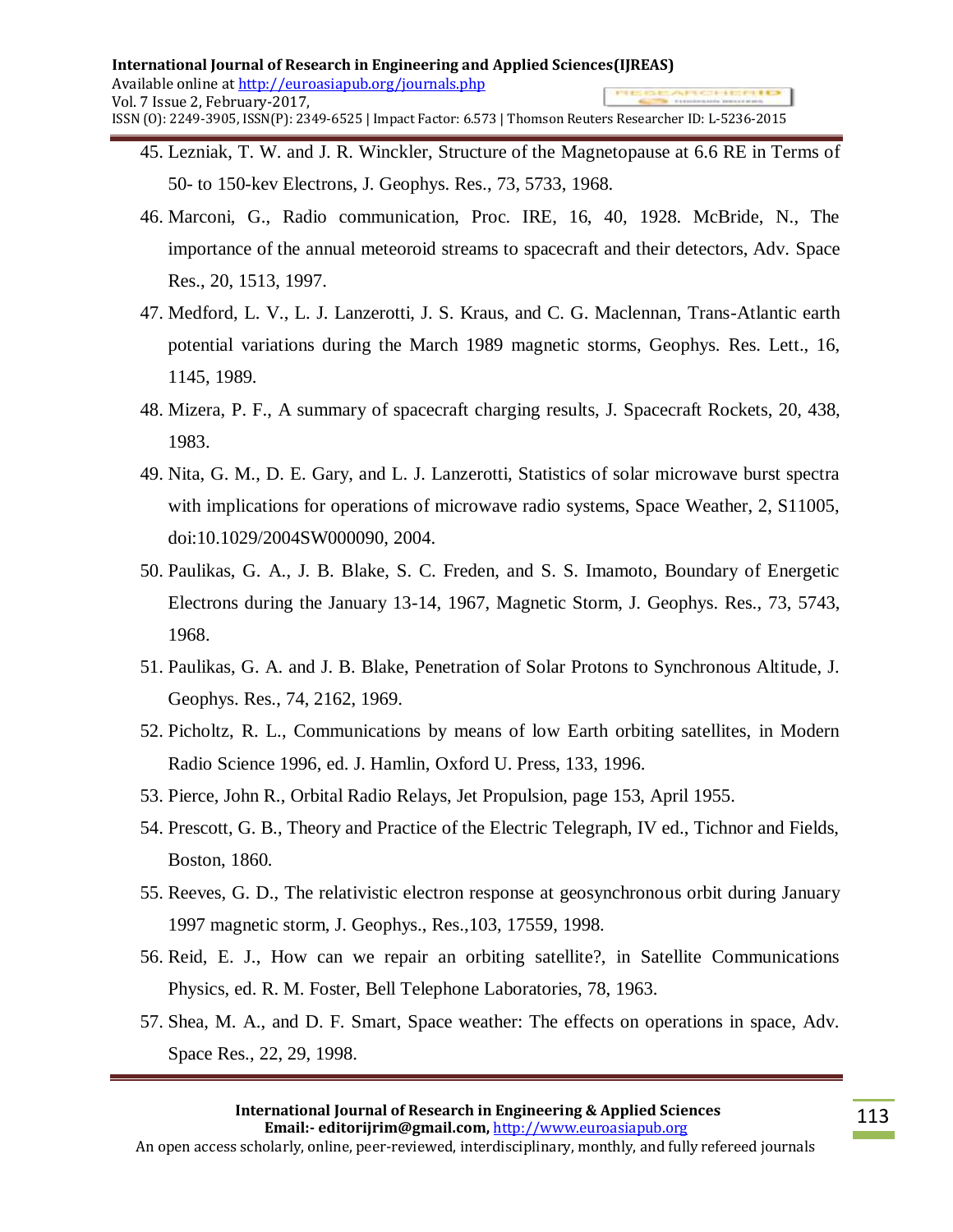- 58. Silliman, Jr., B., First Principals of Chemistry, Peck and Bliss, Philadelphia, 1850.
- 59. Siscoe, G. L., Space weather forecasting historically through the lens of meteorology, Space Weather, Physics and Effects, ed. V. Bothmer and I. A. Daglis, Springer Praxis, 2005.
- 60. Southworth, G. C., Microwave radiation from the sun, J. Franklin Inst., 239, 285, 1945.
- 61. Taur, R. R., Ionospheric scintillation at 4 and 6 GHz, COMSAT Technical Review, 3, 145, 1973. Todd, D., Letter to Space News, pg. 12, March 6, 2000.
- 62. Tribble, A. C., The Space Environment, Implications for Spacecraft Design, Princeton Univ. Press, Princeton, NJ, 1995.
- 63. Vampola, A., The aerospace environment at high altitudes and its implications for spacecraft charging and communications, J. Electrost., 20, 21, 1987.
- 64. Van Allen, J. A., Origins of Magnetospheric Physics, Smithsonian Institution, Washington, 1983.
- 65. Vernov, S. N., and A. E. Chudakov, Terrestrial corpuscular radiation and cosmic rays, Adv. Space Res., 1, 751, 1960.
- 66. BISHOP, G.J., A.J. MAZZELLA, E.A. HOLLAND and G.S. RAO (1996): An overview of ionospheric effects and mitigation in RF communication, navigation and surveillance, in Ionospheric Effects Symposium, IES-96, 7-9 May 1996, Alexandria (VA).
- 67. BISHOP, G.J. (2003): Space environmental impacts on radio system operations, in COST 271 Action, 23-27 September 2003, Spetses, Greece (published on line at the COST 271 Web site).
- 68. BRADLEY, P.A. (1984): The ionosphere and radio communications, in Links for the Future – Science, Systems and Services for Communications, edited by P. DEWILDE and C.A. MAY (IEEE/Elsevier Science), 171-174 .
- 69. BRADLEY, P.A. (1996): Ionospheric effects on radio signals, in Principles of Radio Communication, edited by F. MAZDA (Butterworth-Heinemann, Oxford), 8-12.
- 70. BRADLEY, P.A. (1999): Prediction and retrospective ionosphericmodelling over Europe, in COST Action 238 Prime Final Report, Commission of the European Communities, U.K.